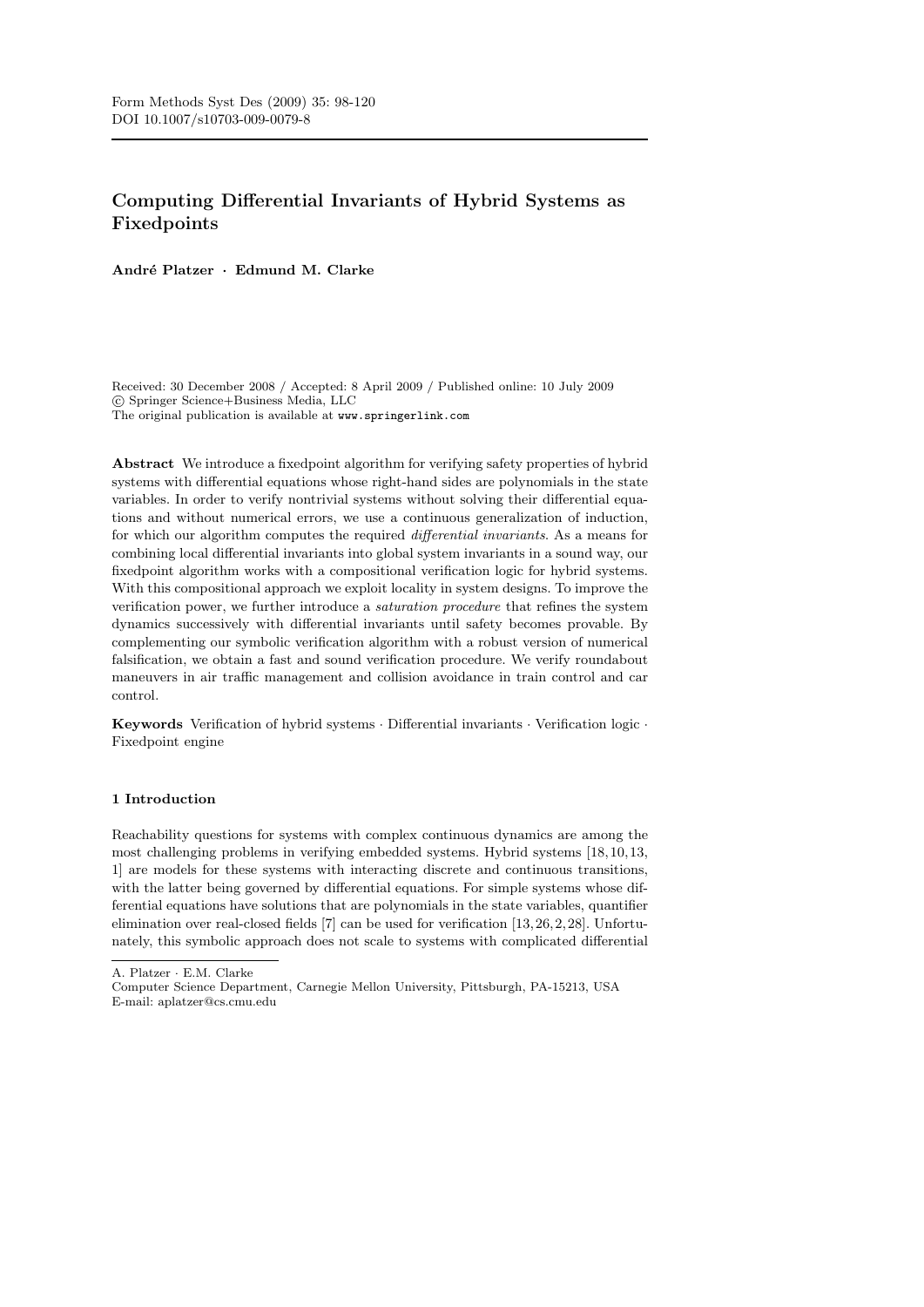equations whose solutions do not support quantifier elimination (e.g., when they are transcendental functions) or cannot be given in closed form.

Numerical or approximation approaches [3, 29, 11] can deal with more general dynamics. However, numerical or approximation errors need to be handled carefully as they easily cause unsoundness [29]. More specifically, we have shown previously that even single image computations of fairly restricted classes of hybrid systems are undecidable by numerical computation [29]. Thus, numerical approaches can be used for falsification but not (ultimately) for verification. Further, numerical approaches suffer from the curse of dimensionality: Numerical discretizations of the state space grow exponentially in the number of variables.

In this article, we present an approach that combines the soundness of symbolic approaches [13,2, 28] with support for nontrivial dynamics that is classically more dominant in numerical approaches [3,29, 11]. During continuous transitions, the system follows a solution of its differential equation. But for nontrivial dynamics, these solutions are much more complicated than the original equations. Solutions quickly become transcendental even if the differential equations are linear. For instance, the solutions of the system  $x' = -y, y' = x$  are trigonometric functions that can simulate Turing machines. To overcome this, we handle continuous transitions based on their local vector fields, which are described by their differential equations. We use *differential induction* [27], a continuous generalization of induction that works with the differential equations themselves instead of their solutions. For the induction step, we use a condition that can be checked easily based on differential invariants [27], i.e., properties whose derivative holds true in the direction of the vector field of the differential equation. The derivative is a directional derivative in the direction of (the vector field generated by) the differential equation, and we generalize derivatives from functions to formulas appropriately. For this to work in practice, the most crucial steps are to find sufficiently strong local differential invariants for differential equations and compatible global invariants for the hybrid system.

To this end, we introduce a sound verification algorithm for hybrid systems that computes the differential invariants and system invariants in a fixedpoint loop. We follow the invariants as fixedpoints paradigm [6] using a verification logic that is generalized to hybrid systems accordingly [28]. For combining multiple local differential invariants into a global invariant in a sound way, we exploit the closure properties of the underlying verification logic [28] by forming appropriate logical combinations of multiple local safety statements. For instance, safety properties of a complex system correspond to a conjunction of local safety properties of subsystems in the logic. In addition, we introduce a *differential saturation process* that refines the hybrid system dynamics successively with auxiliary differential invariants until the safety statement becomes an invariant of the refined system. Finally, each fixedpoint iteration of our algorithm can be combined with numerical falsification to accelerate the overall symbolic verification in a sound way. Indeed, numerical falsification can be used to accelerate both local fixedpoint iterations for differential invariants and global fixedpoint iterations for global system invariants. We validate our algorithm by verifying aircraft roundabout maneuvers [38, 29], train control applications [33], and car speed controllers [8].

The major contribution in this work is the fixedpoint algorithm for computing differential invariants and its coupling with a differential saturation process. We show that it can verify realistic applications that were out of scope for related invariant approaches [37, 36, 35] or other approaches [18, 13, 26], both for theoretical reasons [28,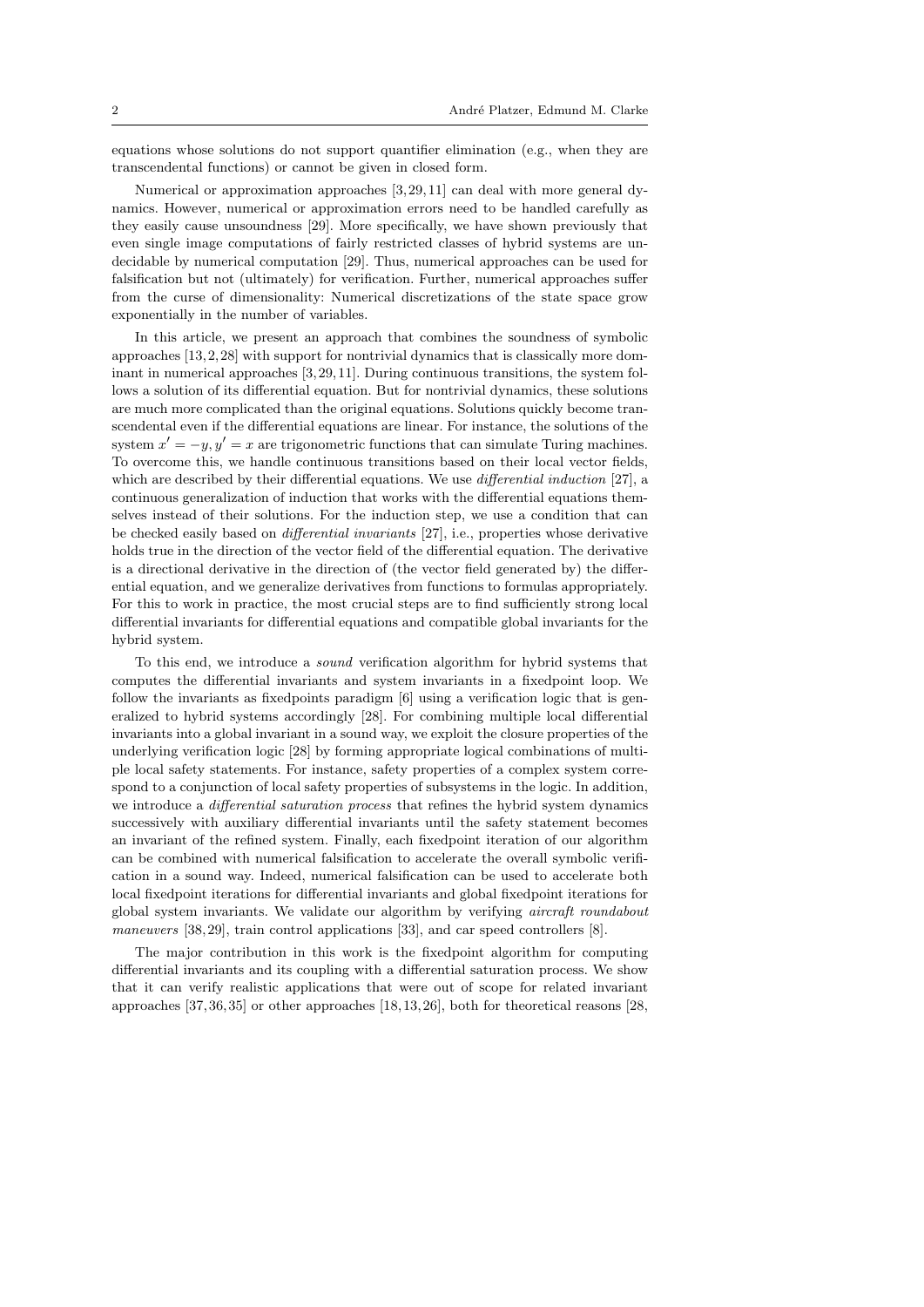

Fig. 1 Natural hybrid program rendition of hybrid automaton (simple water tank)

27] and for scalability issues. Our algorithm verifies collision avoidance for 5 aircraft in a system with nontrivial curved flight dynamics in 28 continuous dimensions.

This is an extended version of previous work at CAV [30]. In this article, we extend our previous work [30] by providing actual proofs for our theorems, by including more extensive explanations, illustrations and by giving more examples. We present new detail on the fixedpoint verification algorithm, especially on the handling of existential parameter choices and we add a global fixedpoint algorithm. We further provide additional experimental verification results for a car case study.

# 2 Hybrid Programs and Differential Dynamic Logic

As operational models for hybrid systems, we use hybrid programs (HP), a program notation for hybrid automata (HA) [18]. HP can be decomposed syntactically into fragments: subprograms which correspond to partial executions of only a part of the full HP (programs are easier to split structurally into parts than graphs, because handling dangling edges between graph fragments is complicated). HP have a perfectly compositional semantics: The semantics of a compound HP is a simple function of the semantics of its fragments. This is important as our verification algorithm recursively decomposes an HP into fragments  $\alpha_1, \ldots, \alpha_n$  (e.g., to find local invariants for each  $\alpha_i$ ) and recombines corresponding correctness statements about these fragments  $\alpha_i$  later. We exploit the compositional relationship between the semantics of  $\alpha$  and its fragments for our compositional verification approach.

Hybrid Programs In order to represent HA [18] textually as an HP, we represent each discrete and continuous transition as a sequence of statements, with a nondeterministic choice  $(\cup)$  between these transitions. Consider a simple water tank system (Fig. 1) where  $x$  denotes the current water level. For instance, the second line in the HP of Fig. 1 represents a continuous transition. It tests (denoted by  $?q = on$ ) if the current location q is on, and then fills the tank by following the differential equation  $x' = 1$ restricted to invariant region  $x \leq 9$  (i.e., the conjunction  $x' = 1 \wedge x \leq 9$ ). The third line tests the guard  $x \geq 5$  when in state *on*, then resets x by a discrete assignment  $(x := x - 1)$ , and then changes location q to off. The additional test  $x \leq 9$  in the fourth line is needed, because the HA is only allowed to enter mode on when its invariant region  $x \leq 9$  is satisfied. The <sup>\*</sup> at the end of the HP indicates that the transitions of a HA repeat indefinitely. Alternatively, the resulting HP in Fig. 1 can be considered as the essential part of a program exported from Stateflow/Simulink enriched with differential equations for the continuous plant dynamics. Every safety property that this HP satisfies is fulfilled for all deterministic implementation refinements.

Formally, let V be a set of state variables of the system and auxiliary variables. As terms we allow polynomials over the rationals with variables in  $V$ . To make a struc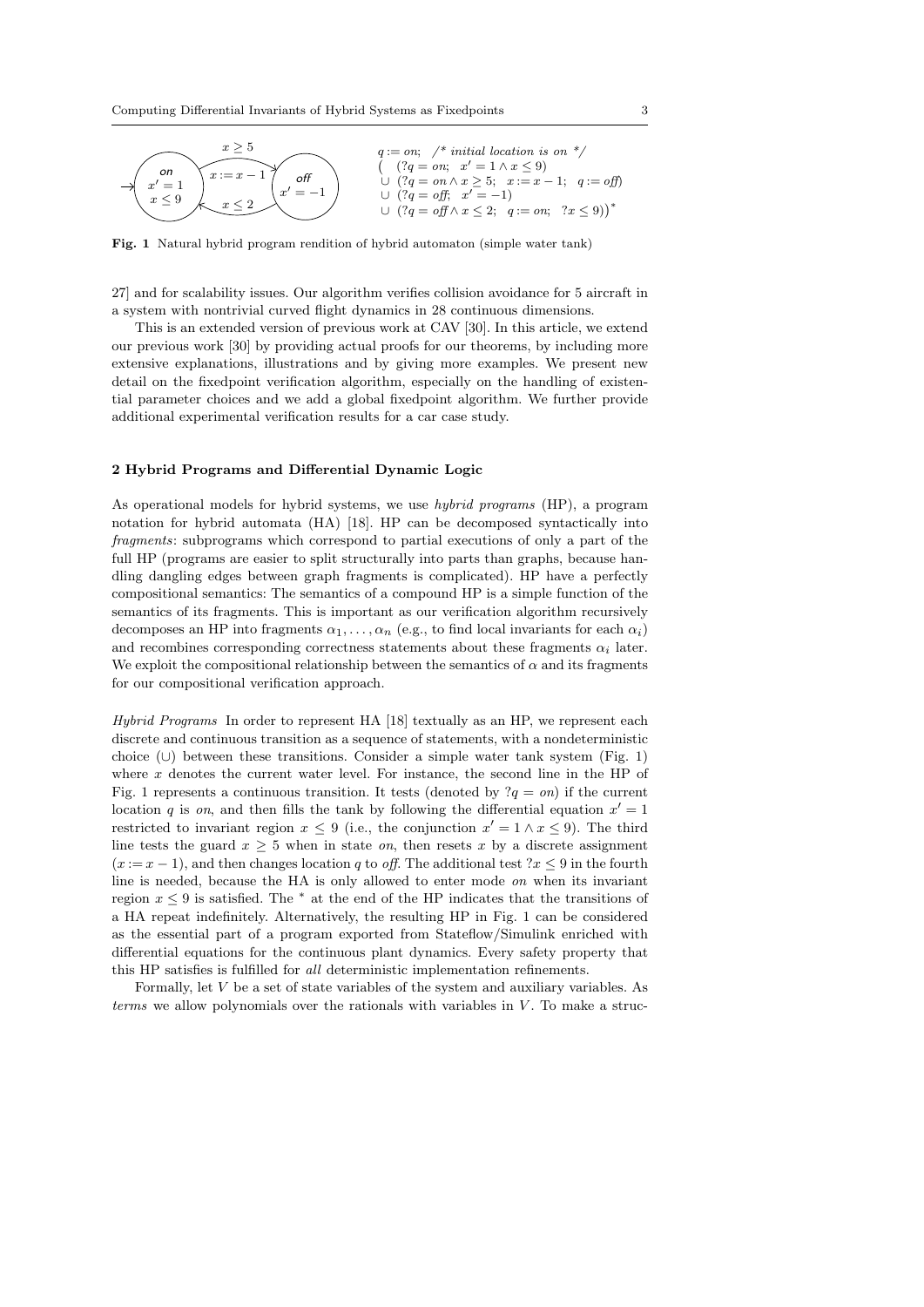tural decomposition of HP into fragments possible, each operation of a HP only has a single effect. There are separate classes of program statements with purely discrete effect, purely continuous effect, and statements for regulating their interaction. Hybrid programs  $(HP)$  are built with the statements in Tab. 1 (where H is a formula of first-order real arithmetic, which we can assume to be quantifier-free using quantifier elimination in real-closed fields [7]). The effect of  $x := \theta$  is an instantaneous discrete jump assigning  $\theta$  to x. Instead,  $x := \text{random randomly assigns any real value to } x$  by a nondeterministic choice. During a continuous evolution  $x'_1 = \theta_1 \wedge \cdots \wedge x'_n = \theta_n \wedge H$ ,  $\emph{all conjuncts need to hold.}$  Its effect is a continuous transition controlled by the differential equation system  $x'_1 = \theta_1, \ldots, x'_n = \theta_n$  that always satisfies the arithmetic constraint  $H$  (thus remains in the region described by  $H$ ). This directly corresponds to a continuous evolution mode of a HA. The effect of state check  $H$  is a skip (i.e., no change) if formula  $H$  is true in the current state and that of *abort*, otherwise. The non-deterministic choice  $\alpha \cup \beta$  expresses alternatives in the behavior of the hybrid system. Sequential composition  $\alpha$ ;  $\beta$  expresses a behavior in which  $\beta$  starts after  $\alpha$  finishes (as usual,  $\beta$  never starts if  $\alpha$  continues indefinitely). Non-deterministic repetition  $\alpha^*$ , repeats  $\alpha$  an arbitrary number of times, possibly zero. All HA can be represented as HP. Further, all classical discrete control structures can be defined in terms of the operations of Tab. 1, for instance:

if *H* then 
$$
\alpha
$$
 else  $\beta \equiv (?H; \alpha) \cup (?¬H; \beta)$   
while *H* do  $\alpha \equiv (?H; \alpha)^{*}; ?¬H$ 

Formulas of  $d\mathcal{L}$  Our verification algorithm repeatedly decomposes and recombines HP. As a logical framework where these operations are sound and have a well-defined semantics, we use a logic in which simultaneous correctness properties about multiple subsystems are expressible. The *differential dynamic logic*  $d\mathcal{L}$  [28] is an extension of first-order logic over the reals with modal formulas like  $[\alpha]\phi$ , which is true iff all states reachable by following the transitions of HP  $\alpha$  satisfy property  $\phi$  (safety).

**Definition 1 (dC formulas)** The *formulas of*  $dC$  are defined by the following grammar (where  $\theta_1, \theta_2$  are terms,  $\sim \in \{ =, \leq, \lt, \geq, \gt\}, \phi, \psi$  are formulas,  $x \in V$ , and  $\alpha$  is an HP built from the statements in Tab. 1):

Formula ::=  $\theta_1 \sim \theta_2 \mid \neg \phi \mid \phi \wedge \psi \mid \phi \vee \psi \mid \phi \rightarrow \psi \mid \forall x \phi \mid \exists x \phi \mid [\alpha] \phi$ .

A Hoare-triple  $\{\psi\} \alpha \{\phi\}$  can be expressed as the formula  $\psi \to [\alpha] \phi$ , which is true iff all states reachable by HP  $\alpha$  satisfy  $\phi$  when starting from an initial state that satisfies  $\psi$ . For initial states that satisfy  $\psi$ , the modal formula  $[\alpha]\phi$  in  $\psi \to [\alpha]\phi$  expresses that all

Table 1 Statements and (informal) effects of hybrid programs (HP)

| Notation<br>Operation                                                                             |                                                                  | Effect                                                                                               |  |  |
|---------------------------------------------------------------------------------------------------|------------------------------------------------------------------|------------------------------------------------------------------------------------------------------|--|--|
| $x := \theta$                                                                                     | discrete assignment                                              | assigns term $\theta$ to variable $x \in V$                                                          |  |  |
| $x := random$                                                                                     | nondet. assignment                                               | assigns any real value to $x \in V$                                                                  |  |  |
| $x'_1 = \theta_1 \wedge x'_2 = \theta_2 \wedge \dots$<br>$\cdots \wedge x'_n = \theta_n \wedge H$ | continuous evolution                                             | differential equations for $x_i \in V$ , terms $\theta_i$<br>with arithmetic constraint $H$ (domain) |  |  |
| ?H                                                                                                | state check                                                      | test formula $H$ at current state                                                                    |  |  |
| $\alpha$ ; $\beta$                                                                                | HP $\beta$ starts after HP $\alpha$ finishes<br>seq. composition |                                                                                                      |  |  |
| $\alpha \cup \beta$                                                                               | nondet. choice                                                   | choice between alternatives HP $\alpha$ or HP $\beta$                                                |  |  |
| $\alpha^*$                                                                                        | nondet. repetition                                               | repeats HP $\alpha$ <i>n</i> -times for any $n \in \mathbb{N}$                                       |  |  |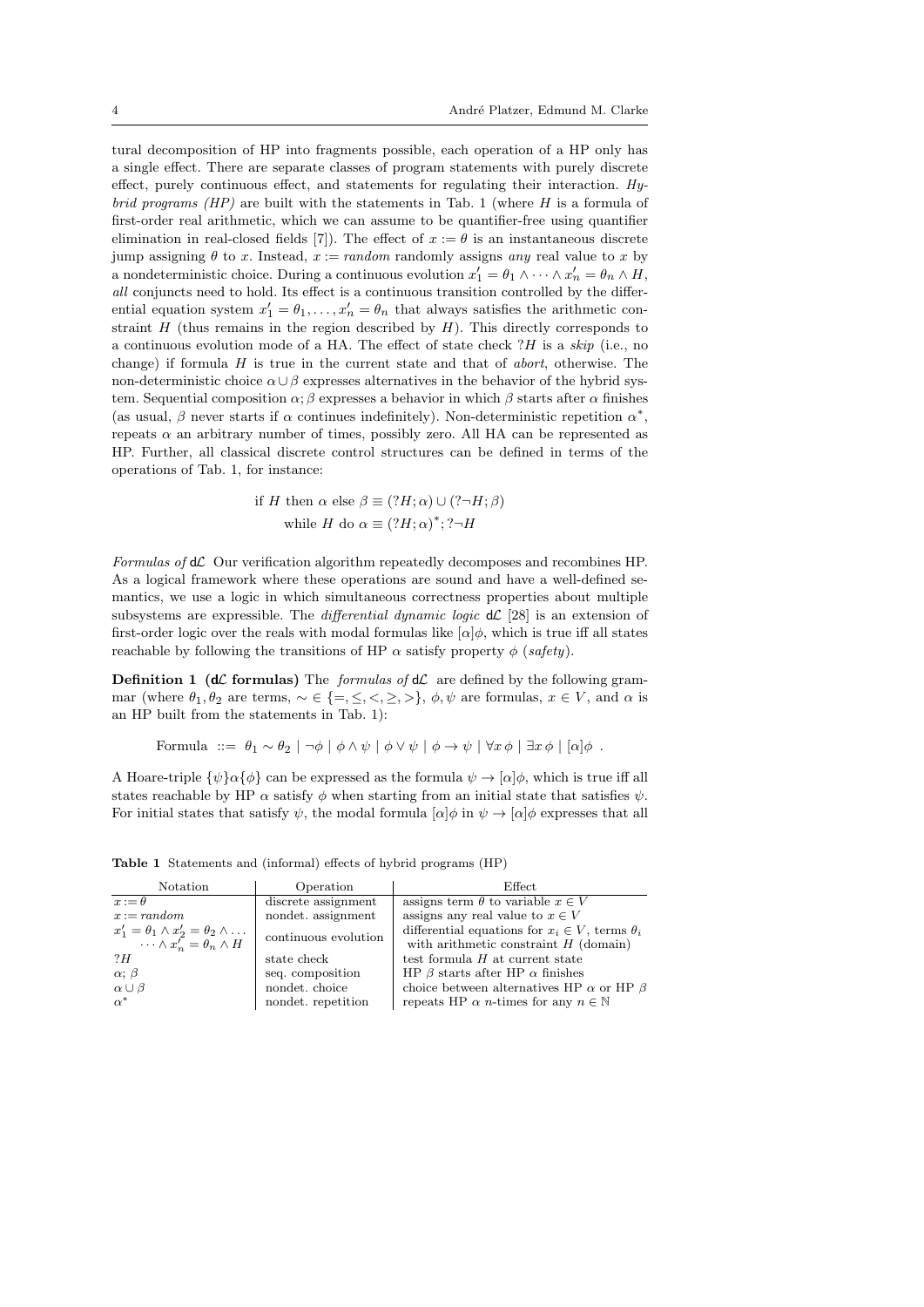states reachable by following  $\alpha$  satisfy  $\phi$ . For initial states that do not satisfy  $\psi$ , the formula  $\psi \to [\alpha] \phi$  states nothing because the condition  $\psi$  is false.

For instance, let *wctrl* abbreviate the body of the loop of the HP for the water controller from Fig. 1 such that  $q := on; (wctrl)^*$  corresponds to the full HP from Fig. 1. Then the following  $d\mathcal{L}$  formula states that the water level is always below 10 when it starts at level  $x \leq 3$ :

$$
x \le 3 \to [q := on; (wctrl)^*] x < 10 \tag{1}
$$

Unlike Hoare-logics, dynamic logics are closed under logical connectives [17]. Hence, we can express simultaneous correctness statements about multiple fragments  $\alpha_i$  using conjuncts  $\alpha_1|\phi_1 \wedge \alpha_2|\phi_2$ . With this, a proof for a property  $\alpha|\phi$  can be decomposed soundly into  $[\alpha_1]\phi_1 \wedge [\alpha_2]\phi_2$ , when the formulas  $[\alpha]\phi$  and  $[\alpha_1]\phi_1 \wedge [\alpha_2]\phi_2$  are equivalent for appropriate fragments  $\alpha_i$  of  $\alpha$  and subproperties  $\phi_i$  of  $\phi$ . In turn, if a verification algorithm with input  $[\alpha_i]\phi_i$  yields formulas  $\tilde{\phi}_i$  as output, recursively, these  $\tilde{\phi}_i$  can be recombined soundly to the overall verification result  $\tilde{\phi}_1 \wedge \tilde{\phi}_2$  for  $[\alpha]\phi$ . By the semantics of  $d\mathcal{L}$ , this process gives a *sound* way of combining local invariants required in the respective subgoals  $[\alpha_i] \phi_i$  to a global system invariant.

Finally,  $d\mathcal{L}$  and its proof techniques are closed under quantification, which we use to quantify over parameter choices of local invariants. For example,  $\exists p \left( \lceil \alpha_1 \rceil \phi_1 \wedge \lceil \alpha_2 \rceil \phi_2 \right)$ can be used to determine if there is a common choice for parameter  $p$  that makes both subgoals  $[\alpha_i]\phi_i$  about subsystems  $\alpha_i$  true at once. Note that this formula states the existence of a parameter choice making two reachability statements  $[\alpha_1]\phi_1$  and  $[\alpha_2]\phi_2$ true at the same time.

Semantics The semantics of  $d\mathcal{L}$  and HP is a Kripke semantics in which states of the Kripke model are states of the hybrid system. A state is a map  $\nu: V \to \mathbb{R}$  assigning real numbers to all variables; the set of all states is denoted by States. We write  $\nu \models \phi$ if formula  $\phi$  is true at state  $\nu$  (Def. 3 below). Likewise,  $[\![\theta]\!]_{\nu}$  denotes the real value of term  $\theta$  at state  $\nu$ . The semantics of HP  $\alpha$  is captured by the state transitions that are possible by running  $\alpha$  (reachable state semantics). For continuous evolutions, the transition relation holds for pairs of states that can be interconnected by a continuous flow respecting the differential equation and invariant region. That is, there is a continuous transition along  $x' = \theta \wedge H$  from state  $\nu$  to state  $\omega$ , if there is a solution of the differential equation  $x' = \theta$  that starts in state  $\nu$  and ends in  $\omega$  and that always remains within the region  $H$  during its evolution. As in [18,10], we assume non-zeno behavior, for simplicity.

Definition 2 (Transition system of hybrid programs) The transition relation,  $\rho(\alpha)$ , of HP  $\alpha$ , specifies which state  $\omega$  is reachable from a state  $\nu$  by operations of  $\alpha$ and is defined as follows

- 1.  $(\nu, \omega) \in \rho(x := \theta)$  iff the state  $\omega$  is identical to  $\nu$  except that  $\omega(x) = [\![\theta]\!]_{\nu}$ .
- 2.  $(\nu, \omega) \in \rho(x) := \text{random}$  iff the state  $\omega$  agrees with  $\nu$  except for the value of x, which can assume an arbitrary real value in  $\omega$ .
- 3.  $(\nu, \omega) \in \rho(x_1' = \theta_1 \wedge \cdots \wedge x_n' = \theta_n \wedge H)$  iff for some  $r \geq 0$ , there is a  $(f \circ w)$  function  $\varphi:[0, r] \to$  States with  $\varphi(0) = \nu, \varphi(r) = \omega$ , such that:
	- The differential equation holds, i.e., for each variable  $x_i$  and each time  $\zeta \in [0, r]$ ,

$$
\frac{\mathrm{d} \left[ x_i \right]_{\varphi(t)}}{\mathrm{d} t}(\zeta) = \left[ \theta_i \right]_{\varphi(\zeta)}
$$

.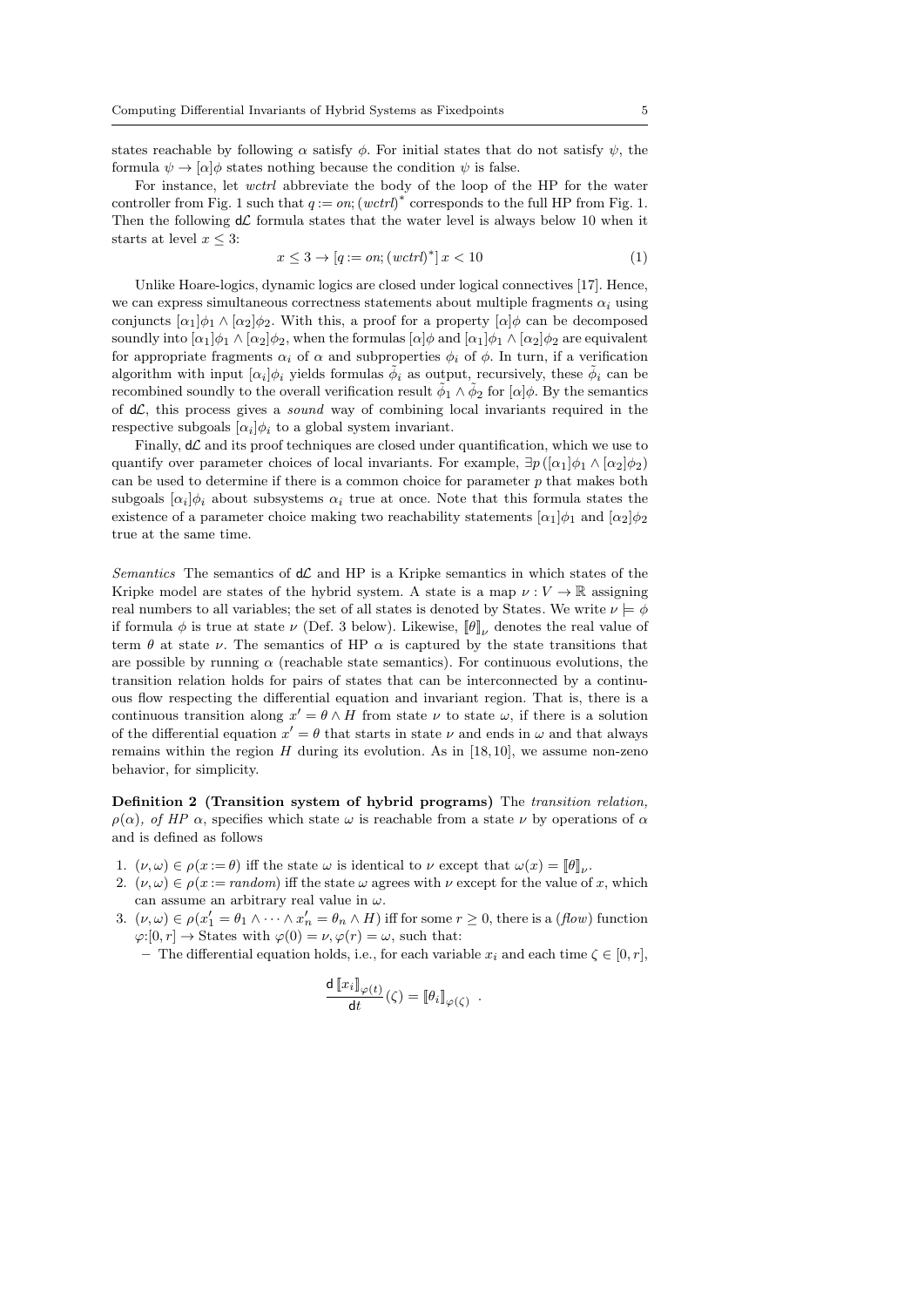– The value of other variables  $y \notin \{x_1, \ldots, x_n\}$  remains constant:  $\llbracket y \rrbracket_{\varphi(\zeta)} = \llbracket y \rrbracket_{\varphi(0)}$ for each  $\zeta \in [0, r]$ .

– The invariant is always respected, i.e.,  $\varphi(\zeta) \models H$  for each  $\zeta \in [0, r]$ .

4.  $\rho(\alpha \cup \beta) = \rho(\alpha) \cup \rho(\beta)$ 

5.  $\rho(\alpha;\beta) = \{(\nu,\omega) : (\nu,z) \in \rho(\alpha), (z,\omega) \in \rho(\beta) \text{ for a state } z\}$ 

6.  $(\nu, \omega) \in \rho(\alpha^*)$  iff there are an  $n \in \mathbb{N}$  and states  $\nu = \nu_0, \ldots, \nu_n = \omega$  such that  $(\nu_i, \nu_{i+1}) \in \rho(\alpha)$  for all  $0 \leq i < n$ .

**Definition 3** (Interpretation of  $d\mathcal{L}$  formulas) The interpretation  $\models$  of a  $d\mathcal{L}$  formula with respect to state  $\nu$  uses the standard meaning of first-order logic:

1.  $\nu \models \theta_1 \sim \theta_2$  iff  $[\![\theta_1]\!]_{\nu} \sim [\![\theta_2]\!]_{\nu}$  for  $\sim \in \{=,\leq,<,\geq,>\}$ 

2.  $\nu \models \phi \land \psi$  iff  $\nu \models \phi$  and  $\nu \models \psi$ , accordingly for  $\neg, \vee, \rightarrow, \leftrightarrow$ 

3.  $\nu \models \forall x \phi$  iff  $\omega \models \phi$  for all states  $\omega$  that agree with  $\nu$  except for the value of x

4.  $\nu \models \exists x \phi$  iff  $\omega \models \phi$  for some state  $\omega$  that agrees with  $\nu$  except for the value of x

It extends to correctness statements about a HP  $\alpha$  using the transition relation  $\rho(\alpha)$ :

5.  $\nu \models [\alpha] \phi$  iff  $\omega \models \phi$  for all states  $\omega$  with  $(\nu, \omega) \in \rho(\alpha)$ .

## 3 Inductive Verification by Combining Local Fixedpoints

For verifying safety properties of hybrid systems without having to solve their differential equations, we use a continuous form of induction. In the induction step, we use a condition on directional derivatives in the direction of the vector field generated by the differential equation. The resulting properties are invariants of the differential equation (whence called differential invariants [27]). The crucial step for verifying discrete systems by induction is to find sufficiently strong invariants (e.g., for loops  $\alpha^*$ ). Similarly, the crucial step for verifying dynamical systems (which correspond to a single continuous mode of a hybrid system) by induction is to find sufficiently strong invariant properties of the differential equation. Consequently, for verifying hybrid systems inductively, local invariants need to be found for each differential equation and a global system invariant needs to be found that is compatible with all local invariants.

To compute the required invariants and differential invariants, we combine the invariants as fixedpoints approach from [6] with the lifting of verification logics to hybrid systems from [28]. We introduce a verification algorithm that computes invariants of a system as fixedpoints of safety constraints on subsystems. In order to obtain a local algorithm that works by decomposing global properties of HP into local properties of subsystems, we exploit compositionality of HP and closure properties of  $d\mathcal{L}$ : HP can be decomposed into subsystems easily and  $d\mathcal{L}$  can combine safety statements about multiple subsystems simultaneously.

#### 3.1 Verification by Symbolic Decomposition

A safety statement corresponds to a  $d\mathcal{L}$  formula  $\psi \to [\alpha]\phi$  with an HP  $\alpha$ , a safety property  $\phi$  about its reachable states, and an arithmetic formula  $\psi$  that characterizes the set of initial states symbolically. Validity of formula  $\psi \to |\alpha| \phi$  (i.e., truth in all states) corresponds to  $\phi$  being true in all states reachable by HP  $\alpha$  from initial states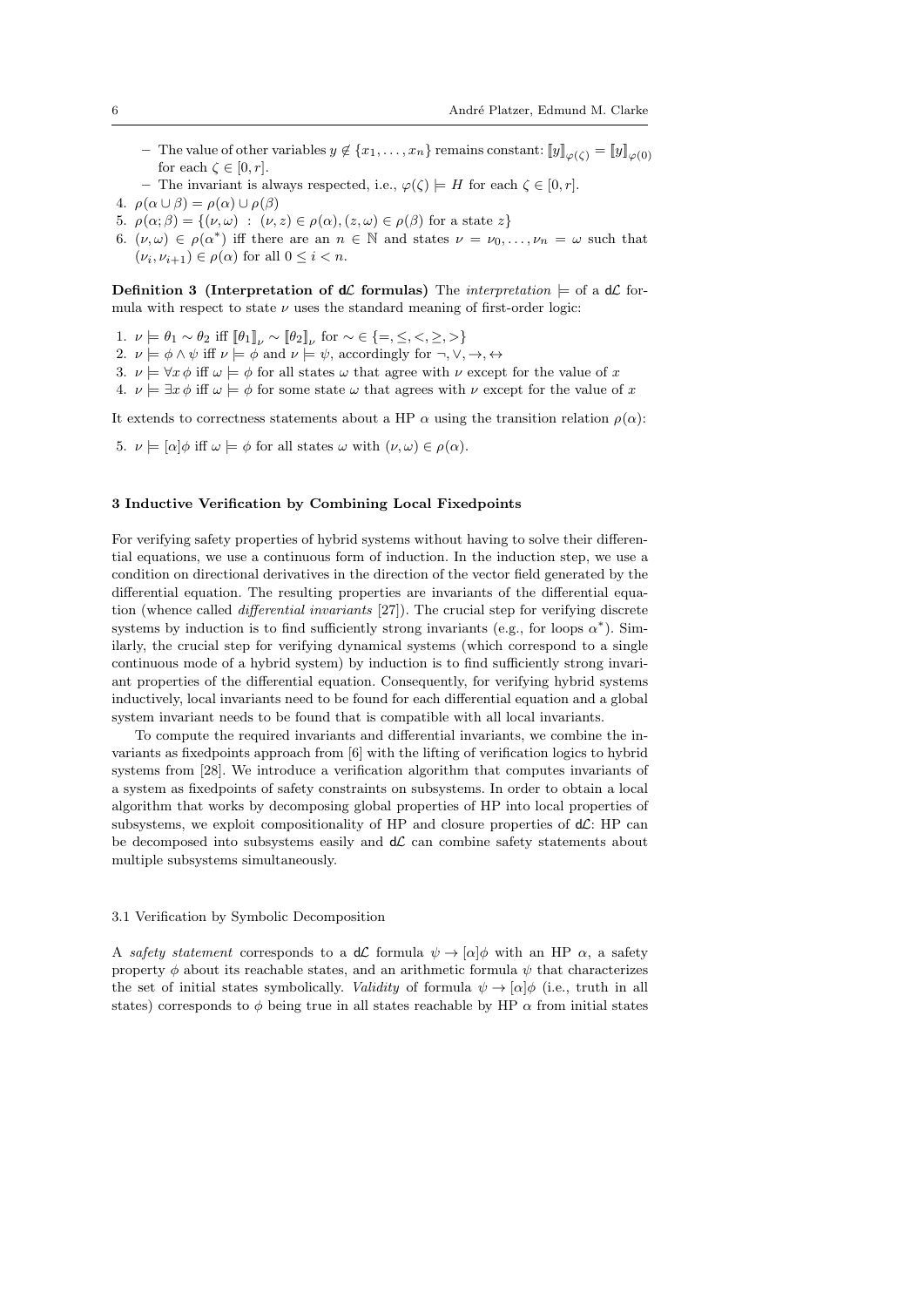that satisfy  $\psi$  [28]. Our verification algorithm defines the function  $prove(\psi \to \alpha | \phi)$  for verifying this safety statement recursively.

The cases of function *prove* where  $d\mathcal{L}$  [28] enables us to verify a property of an HP directly by decomposing it into a property of its parts are shown in Fig. 2. For a concise presentation, the case in line 1 introduces an auxiliary variable  $\hat{x}$  to handle discrete assignments by substituting the auxiliary variable  $\hat{x}$  for the new value of x in  $\phi_x^{\hat{x}}$ . By  $\phi_x^{\hat{x}}$  we denote the result of substituting  $\hat{x}$  for x in  $\phi$ . For instance,  $x \leq 3 \rightarrow [x := x - 1]x < 10$ is shown by proving  $x \leq 3 \land \hat{x} = x - 1 \rightarrow \hat{x} < 10$ . Our implementation in the verification tool KeYmaera [32] uses optimizations based on nested modalities in dynamic logic to avoid auxiliary variables [28]. State checks  $H$  are shown by assuming the test succeeds, i.e.,  $H$  holds true (line 3), because there is nothing to show for failed tests, as ?H will not allow any transitions when H is false. Nondeterministic choices split into their alternatives (line 5): To show that  $\psi \to [\alpha \cup \beta] \phi$  is valid (i.e., that all transitions choosing between  $\alpha$  and  $\beta$  from initial states satisfying  $\psi$  lead to states satisfying  $\phi$ ), our algorithm shows, instead, that all transitions along  $\alpha$  satisfy this property and independently—all transitions along  $\beta$  do. Sequential compositions are proven using nested modalities (line 7): The states that we reach by following all transitions of the sequential composition  $\alpha$ ;  $\beta$  (in  $[\alpha; \beta] \phi$ ) are the same as the states reachable by following all transitions of  $\beta$  (in  $\beta|\phi\rangle$ ) from any state reachable by following any transition of  $\alpha$  (in [ $\alpha$ ][ $\beta$ ] $\phi$ ). Random assignments are proven by universal quantification (line 9). because all real numbers could be assigned to x when following all possible transitions of assigning a random value to  $x$ , nondeterministically.

```
1 function prove (\psi \rightarrow [x := \theta] \phi):
 2 return prove (\psi \wedge \hat{x} = \theta \rightarrow \phi_x^{\hat{x}}) where \hat{x} is a new auxiliary variable
 3 function prove (\psi \rightarrow [?H]\phi):
 4 return prove (\psi \wedge H \to \phi)5 function \overline{\text{prove}}(\psi \to [\alpha \cup \beta]\phi):
 6 return prove (\psi \to \alpha | \phi) and prove (\psi \to \beta | \phi) /* thus \psi \to \alpha | \phi \wedge \beta | \phi \neq \gamma7 function prove (\psi \rightarrow [\alpha; \beta] \phi):
 8 return prove (\psi \rightarrow [\alpha][\beta]\phi)9 function \text{prove}(\psi \rightarrow [x := \text{random}]\phi):
10 return prove (\psi \rightarrow \forall x \phi)11 function \text{prove}(\psi \to \phi) where \text{isFirstOrder}(\phi):
12 return Quantifier Elimination (\psi \rightarrow \phi)13 function prove (\psi \to Qx\phi) where Qx is \forall x or \exists x:
14 return Quantifier Elimination (\psi \rightarrow Qx prove(\phi))
```


The base case in line 11, where  $\phi$  is a formula of first-order real arithmetic, can be proven by quantifier elimination over real-closed fields [7]. Despite its complexity, this can remain feasible, because the formulas resulting from our algorithm do not depend on the complicated solutions of differential equations but only their right-hand sides. Further, the decompositions in our verification algorithm generally lead to local properties with lower complexities. Using a temporary form of Skolemization together with Deskolemization, quantifier elimination can even be lifted to eliminate quantifiers from  $d\mathcal{L}$  formulas [28]. We present here only a simplified treatment of quantifiers in d*C* formulas like ∀x φ that contain modal subformulas: The *prove* function is applied recursively to the unquantified kernel  $\phi$  first and the resulting formula is handled by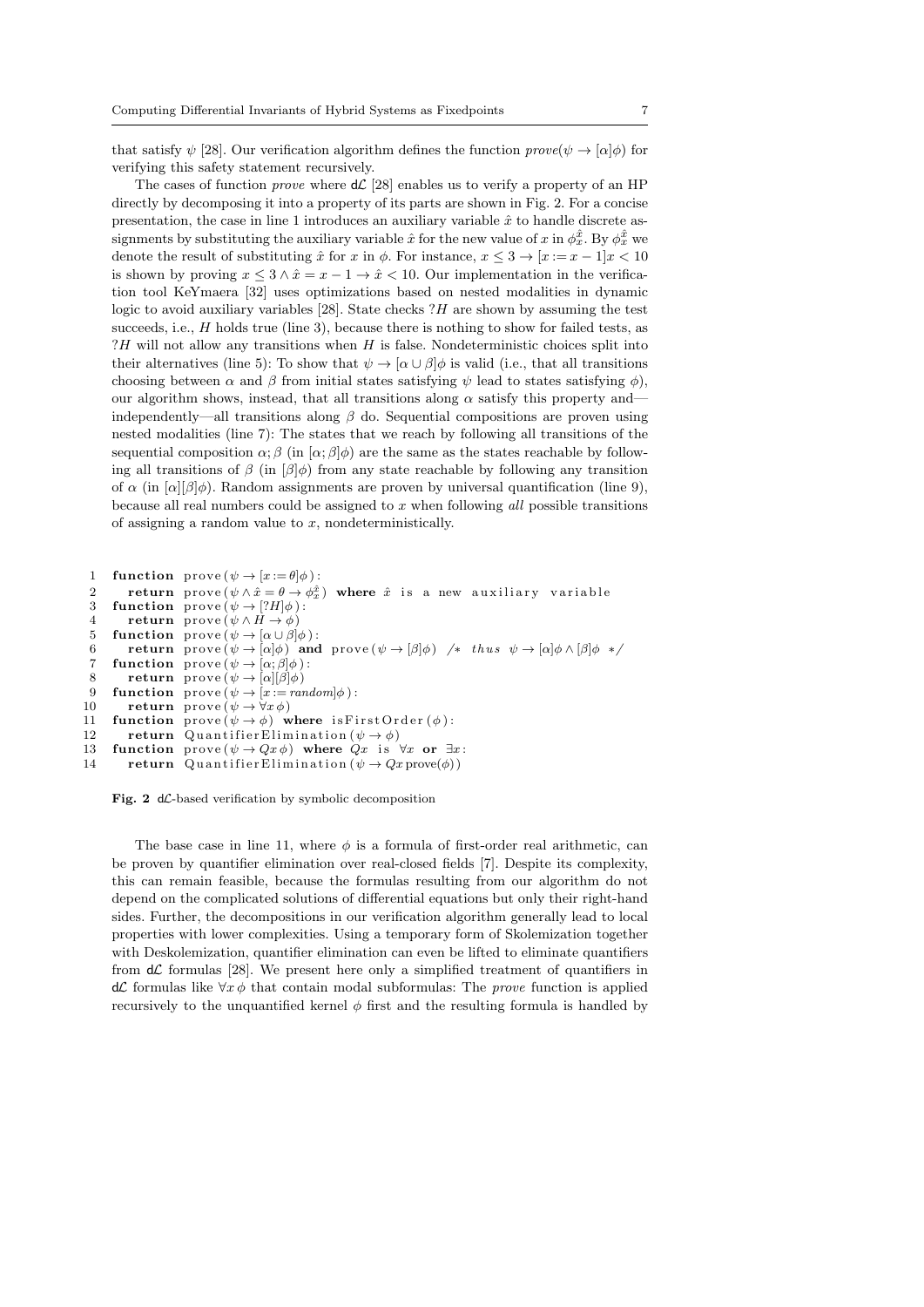quantifier elimination (line 13). More generally, quantifier elimination can be lifted to quantifiers in  $d\mathcal{L}$  formulas like  $\forall x \phi$  as follows. After introducing a fresh Skolem term s for variable x in  $\phi$ , the analysis continues with the unquantified kernel  $\phi_x^s$ . Later on when the formulas resulting from recursive application of prove contain no more modalities, the quantifier for s can be reintroduced (Deskolemization) and eliminated equivalently using quantifier elimination in real-closed fields. Handling  $\exists x \phi$  for modal formulas  $\phi$  is similar. The crucial part is that Skolem term dependencies can be exploited to prevent unsound quantifier rearrangements; see previous work [28].

Overall, the algorithm in Fig. 2 recursively reduces safety of HP to separate properties of continuous evolutions or of repetitions, which we verify in the next sections.

3.2 Discrete and Differential Induction, Differential Invariants

In the sequel, we present algorithms for verifying loops in  $\psi \to [\alpha^*]\phi$  by discrete induction and continuous evolutions in  $\psi \to [x' = \theta \wedge H] \phi$  by differential induction, which is a continuous form of induction. In either case, we prove that an invariant  $F$  holds initially (in the states characterized symbolically by  $\psi$ , thus  $\psi \to F$  is valid) and finally entails the postcondition  $\phi$  (i.e.,  $F \to \phi$ ). The cases differ in their induction step.

**Definition 4** (Discrete induction) Formula  $F$  is a *(discrete inductive) invariant* of  $\psi \rightarrow [\alpha^*] \phi$  iff the following formulas are valid:

1.  $\psi \rightarrow F$  (induction start), and

2.  $F \to [\alpha]F$  (induction step).

An invariant is *sufficiently strong* if, further,  $F \to \phi$  is valid.

**Definition 5** (Continuous invariants) Let  $\mathcal{D}$  be a differential equation system and H a first-order formula. Formula F is a continuous invariant of  $\psi \to [D \wedge H] \phi$  iff the following formulas are valid:

- 1.  $\psi \wedge H \to F$  (induction start), and
- 2.  $F \to [\mathcal{D} \wedge H]F$  (induction step).

Again, a continuous invariant is *sufficiently strong* if  $F \to \phi$  is valid.

Note that the presence of the evolution domain  $H$  in the continuous dynamics enables us to weaken case 1 of Def. 5 to assume  $H$  for the induction start as there are no transitions along  $x' = \theta \wedge H$  (hence nothing to show) unless H is true in the beginning.

To prove that  $F$  is a continuous invariant, it is sufficient to check a condition on the directional derivatives of all terms of the formula, which expresses that no atomic subformula of F changes its truth-value along the dynamics of the differential equation [27]. This condition is much easier to check than a reachability property  $(F \to [D \wedge H]F)$  of a differential equation. Yet, applications like aircraft maneuvers need invariants with multiple mixed equations and inequalities. Thus, we generalize directional derivatives from functions to logical formulas.

**Definition 6 (Differential induction)** Let  $\mathcal{D}$  be the differential equation system  $x'_1 = \theta_1 \wedge \cdots \wedge x'_n = \theta_n$  and H a first-order formula. A quantifier-free first-order formula F is a differential invariant of  $\psi \to [\mathcal{D} \wedge H] \phi$  iff the following formulas are valid:

1.  $\psi \wedge H \to F$  (induction start), and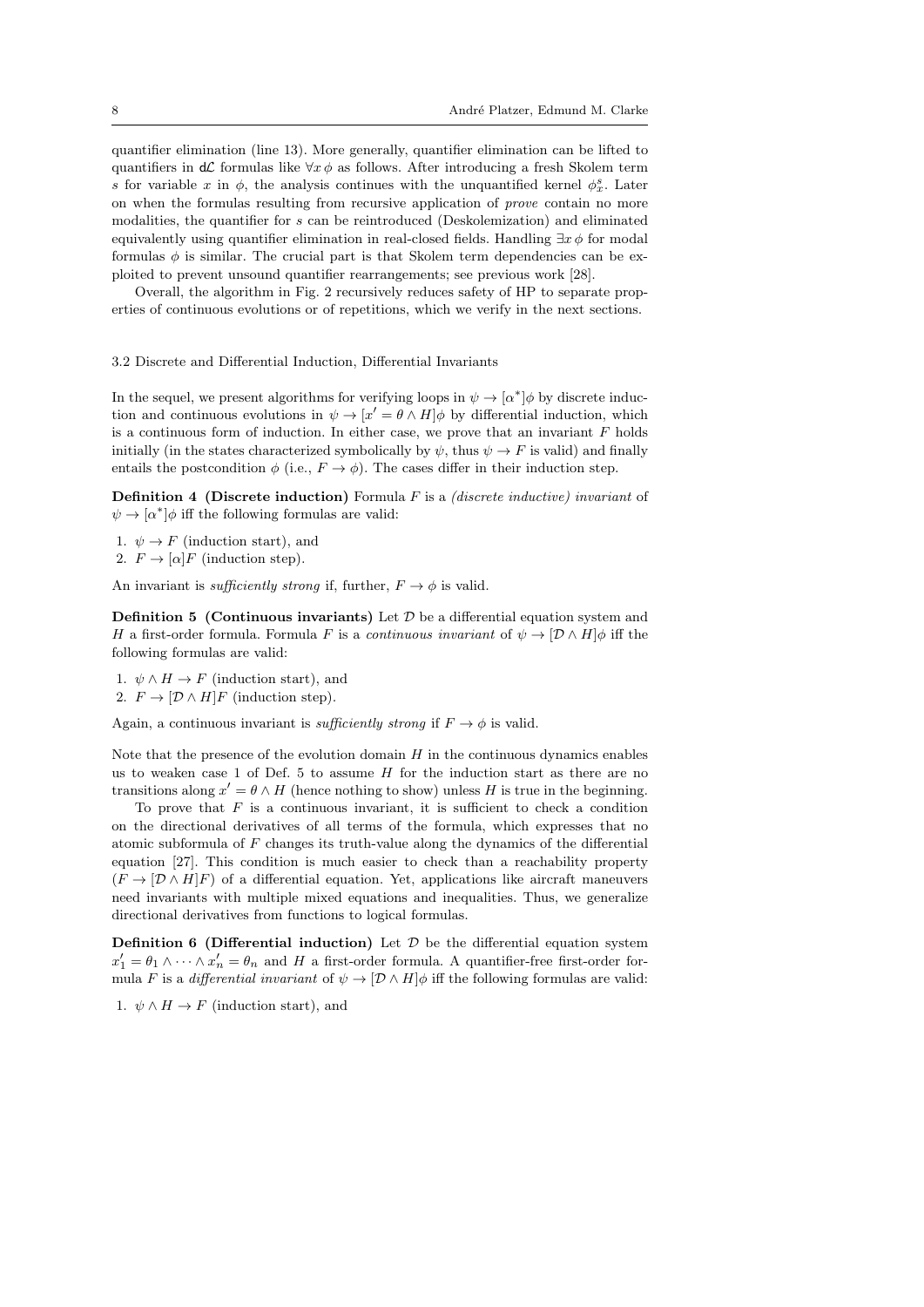# 2.  $H \to \nabla_{\mathcal{D}} F$  (differential induction step)

where  $\nabla_{\mathcal{D}} F$  is defined as the conjunction of all directional derivatives of atomic formulas in  $F$  in the direction of the vector field of  $D$ :

$$
\nabla_{\mathcal{D}} F \equiv \bigwedge_{(b \sim c) \in F} (\nabla_{\mathcal{D}} b \sim \nabla_{\mathcal{D}} c) \quad \text{for } \sim \in \{ =, \ge, >, \le, < \}
$$

For a term c, the *directional derivative*  $\nabla_{\mathcal{D}} c$  is defined in terms of the partial derivatives  $\frac{\partial c}{\partial x_i}$  of c by  $x_i$  as

$$
\nabla_{\mathcal{D}}c = \sum_{i=1}^{n} \frac{\partial c}{\partial x_i} \theta_i.
$$

These partial derivatives of terms are well-defined in the Euclidean space spanned by the variables and can be computed symbolically.

The region corresponding to a differential invariant  $F$  is illustrated in Fig. 3. Formula  $\nabla_{\mathcal{D}} F$  is a directional derivative of F in the direction of the dynamics of  $\mathcal D$ . Intuitively, formula  $\nabla_{\mathcal D}F$ is true if the gradient arrows of the dynamics are pointing inside/transversal to the (possibly unbounded) region consisting of the points where  $F$  is true but never outside. We refer to [27] for the general theory of differential invariants.

The central property of differential invariants for verification purposes is that they can be used to replace infeasible or even impossible reachability analysis with feasible symbolic computation.



Fig. 3 Differential invariant F

Proposition 1 (Principle of differential induction [27]) All differential invariants are continuous invariants.

Before we show a proof of Proposition 1, we illustrate its use in a simple example. Consider the dynamics  $x' = x^2 \wedge y' = -3$ . Differential invariants can be used to show that  $3x \geq 4y$  is an invariant for this dynamics without using any state based reachability verification. We just compute symbolically

$$
\nabla_{x'=x^2 \wedge y'= -3}(3x \ge 4y) \equiv \frac{\partial 3x}{\partial x}x^2 + \frac{\partial 3x}{\partial y}(-3) \ge \frac{\partial 4y}{\partial x}x^2 + \frac{\partial 4y}{\partial y}(-3) \equiv 3x^2 \ge -12.
$$

Since the latter formula is easily found to be valid,  $3x \ge 4y$  is proven to be a differential invariant and thus remains true whenever it holds true initially (case 1 of Def. 6).

Note that—contrary to common suggestions—condition 2 in Def. 6 can not be relaxed to the border of F! For the region F defined as  $x^2 \leq 0$ , the relaxed condition  $\nabla_{x'=5}(x^2 \leq 0)$ , i.e.,  $(2x)5 \leq 0$ , would hold on the border  $x=0$  of  $x^2 \leq 0$ . But  $x^2 \leq 0$ clearly is no invariant property of the dynamics  $x' = 5$ . Thus, we have defined differential invariance conditions to avoid such unsound reasoning carefully. Unfortunately, the counterexample carries over to other approaches [34, 15], revealing soundness issues there.

For the proof of Proposition 1, we first prove a result showing that the formal directional derivative  $\nabla_{\mathcal{D}} F$  of formula F as defined in Def. 6 is a generalization of standard function derivatives. We show that the directional derivatives  $\nabla_{\mathcal{D}} c$  of terms c in the direction of the vector field of  $\mathcal{D}$ , which are used for forming  $\nabla_{\mathcal{D}}F$ , agree with the standard differentiation. That is, they agree with the differentiation in the Euclidean real space of the value of these terms along a flow solving the corresponding differential equation D.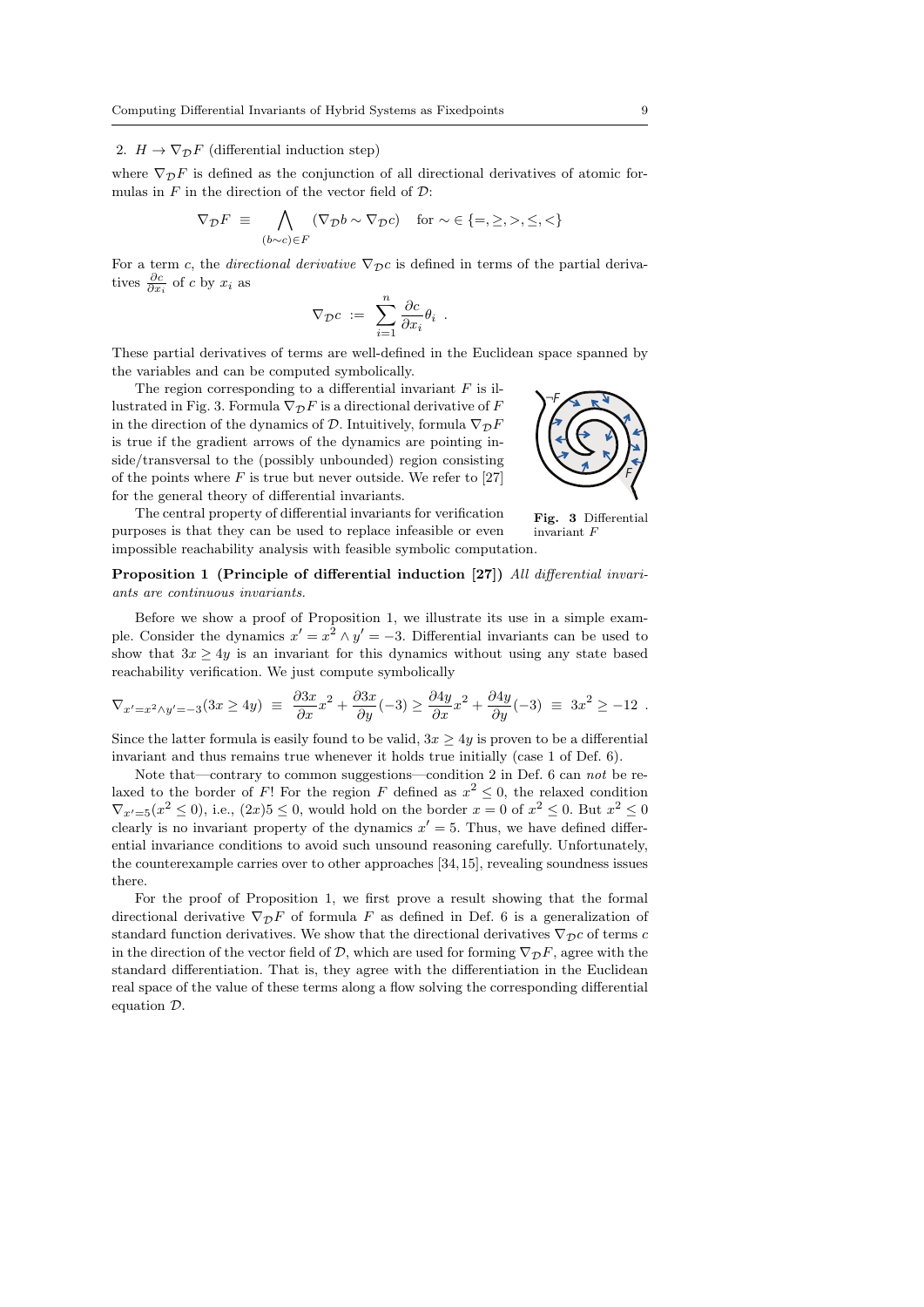**Lemma 1** Let  $\mathcal{D} \wedge H$  be a continuous evolution and let  $\varphi : [0, r] \rightarrow$  States be a corresponding flow of duration  $r > 0$  (case 2 of Def. 2). Then for all terms c and all  $\zeta \in [0, r]$  we have the identity

$$
\frac{\mathrm{d} \left[ c \right]_{\varphi(t)}}{\mathrm{d} t}(\zeta) = \left[ \nabla_{\mathcal{D}} c \right]_{\varphi(\zeta)} .
$$

In particular,  $\llbracket c \rrbracket_{\varphi(t)}$  is continuously differentiable.

*Proof* The proof is by induction on term c. Let  $\mathcal{D}$  be  $x'_1 = \theta_1 \wedge \cdots \wedge x'_n = \theta_n$ .

– If c is one of the variables  $x_j$  for some j (for other variables, the proof is simple because c is constant during  $\varphi$ ) then:

$$
\frac{\mathrm{d} \left[\!\!\left[ x_j \right]\!\!\right]_{\varphi(t)}}{\mathrm{d} t}(\zeta) = \left[\!\!\left[ \theta_j \right]\!\!\right]_{\varphi(\zeta)} = \big[\!\!\left[ \sum_{i=1}^n \frac{\partial x_j}{\partial x_i} \theta_i \right]\!\!\right]_{\varphi(\zeta)}\ .
$$

The first equation holds by Def. 2. The last equation holds as  $\frac{\partial x_j}{\partial x_j} = 1$  and  $\frac{\partial x_j}{\partial x_i} = 0$ for  $i \neq j$ . The derivatives exist because  $\varphi$  is (continuously) differentiable.

– If c is of the form  $a + b$ , the desired result can be obtained by using the properties of derivatives and interpretations:

$$
\frac{d [a + b]_{\varphi(t)}}{dt}(\zeta)
$$
\n
$$
= \frac{d ([a]_{\varphi(t)} + [b]_{\varphi(t)})}{dt}(\zeta)
$$
\n
$$
= \frac{d [a]_{\varphi(t)}}{dt}(\zeta) + \frac{d [b]_{\varphi(t)}}{dt}(\zeta)
$$
\n
$$
= [\nabla_{D} a]_{\varphi(\zeta)} + [\nabla_{D} b]_{\varphi(\zeta)}
$$
\n
$$
= [\nabla_{D} a + \nabla_{D} b]_{\varphi(\zeta)}
$$
\n
$$
= [\nabla_{D} a + \nabla_{D} b]_{\varphi(\zeta)}
$$
\n
$$
= [\nabla_{D} a + \nabla_{D} b]_{\varphi(\zeta)}
$$
\n
$$
= [\nabla_{D} a + \nabla_{D} b]_{\varphi(\zeta)}
$$
\n
$$
= [\nabla_{D} a + \nabla_{D} b]_{\varphi(\zeta)}
$$
\n
$$
= [\nabla_{D} a + \nabla_{D} b]_{\varphi(\zeta)}
$$
\n
$$
= [\nabla_{D} a + \nabla_{D} b]_{\varphi(\zeta)}
$$
\n
$$
= \nabla_{D} a + \nabla_{D} b]_{\varphi(\zeta)}
$$
\n
$$
= \nabla_{D} a + \nabla_{D} b
$$
\n
$$
= \nabla_{D} a + \nabla_{D} b
$$
\n
$$
= \nabla_{D} a + \nabla_{D} b
$$
\n
$$
= \nabla_{D} a + \nabla_{D} b
$$
\n
$$
= \nabla_{D} a + \nabla_{D} b
$$
\n
$$
= \nabla_{D} a + \nabla_{D} b
$$
\n
$$
= \nabla_{D} a + \nabla_{D} b
$$
\n
$$
= \nabla_{D} a + \nabla_{D} b
$$
\n
$$
= \nabla_{D} a + \nabla_{D} b
$$
\n
$$
= \nabla_{D} a + \nabla_{D} b
$$
\n
$$
= \nabla_{D} a + \nabla_{D} b
$$
\n $$ 

– The case if c is of the form  $a \cdot b$  is accordingly, using Leibniz's product rule for  $\frac{\partial}{\partial x_i}$ . The contract of the contract of the contract of the contract  $\Box$ 

*Proof (of Proposition 1)* We have to show that  $\nu \models F \rightarrow [\mathcal{D} \land H]F$  for all states  $\nu$ . Let  $\nu$  satisfy  $\nu \models F$  as, otherwise, there is nothing to show. We can assume F to be in disjunctive normal form and consider any disjunct G of F that is true at  $\nu$ . In order to show that  $F$  remains true during the continuous evolution, it is sufficient to show that each conjunct of G is. We can assume these conjuncts to be of the form  $c > 0$  (or  $c > 0$ ) where the proof is accordingly). Finally, using vectorial notation, we write  $x' = \theta$  for the differential equation system. Now let  $\varphi : [0, r] \to$  States be any flow of  $x' = \theta \wedge H$ beginning in  $\varphi(0) = \nu$  according to Def. 2. If the duration of  $\varphi$  is  $r = 0$ , we have  $\varphi(0) \models c \geq 0$  immediately, because  $\nu \models c \geq 0$ . For duration  $r > 0$ , we show that  $c \geq 0$ holds all along the flow  $\varphi$ , i.e.,  $\varphi(\zeta) \models c \geq 0$  for all  $\zeta \in [0, r]$ .

Suppose there was a  $\zeta \in [0, r]$  with  $\varphi(\zeta) \models c < 0$ , which will lead to a contradiction. The function  $h: [0, r] \to \mathbb{R}$  defined as  $h(t) = [c]_{\varphi(t)}$  satisfies the relation  $h(0) \geq 0 > h(\zeta)$ , because  $h(0) = \llbracket c \rrbracket_{\varphi(0)} = \llbracket c \rrbracket_{\nu}$  and  $\nu \models c \geq 0$  by assumption (induction start of Def. 6). By Lemma 1, h is continuous on  $[0, r]$  and differentiable at every  $\xi \in (0, r)$ . By mean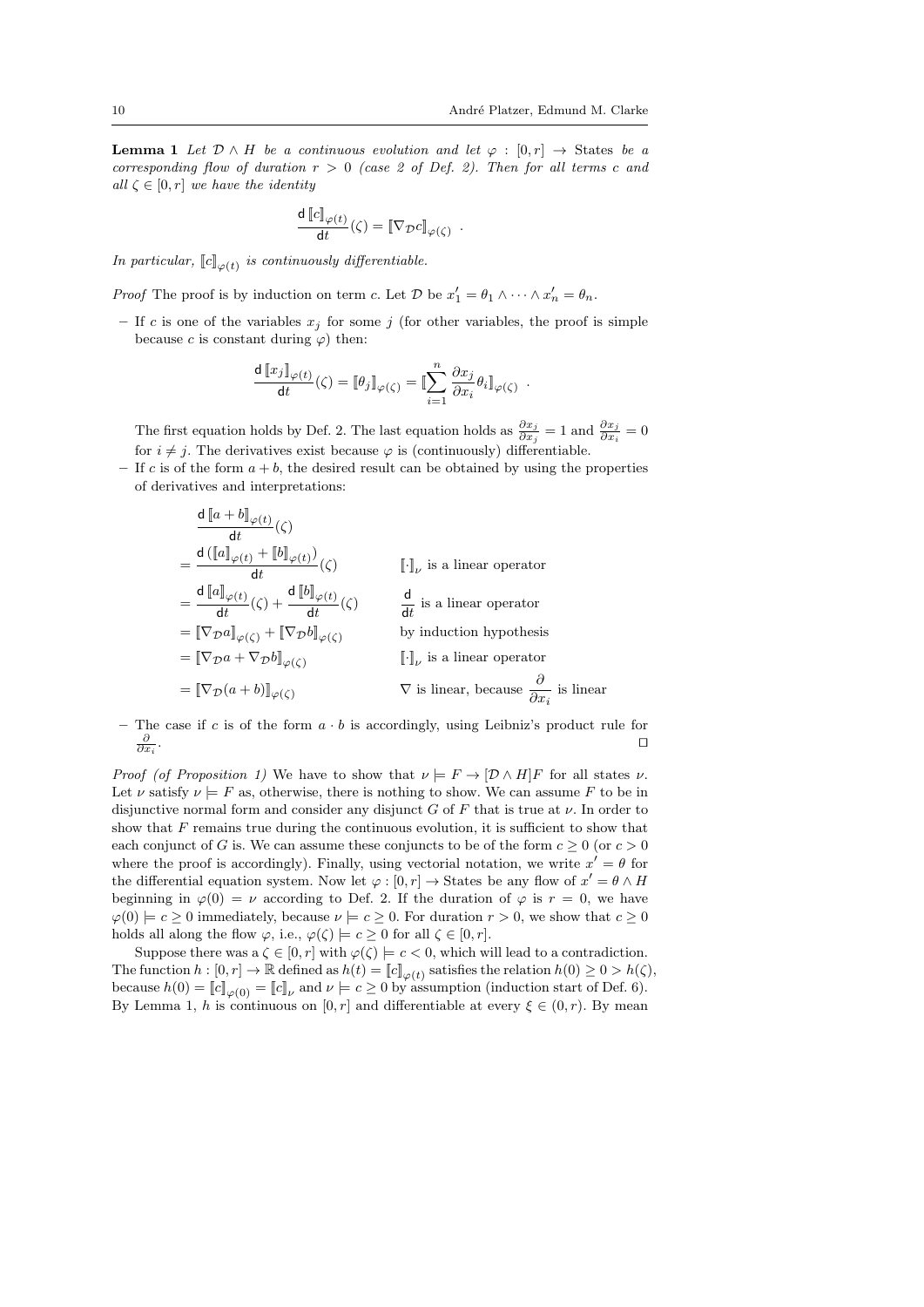

Fig. 4 Roundabout maneuvers for air traffic collision avoidance

value theorem, there is a  $\xi \in (0,\zeta)$  such that  $\frac{dh(t)}{dt}(\xi) \cdot (\zeta - 0) = h(\zeta) - h(0) < 0$ . In particular, since  $\zeta \geq 0$ , we can conclude that  $\frac{dh(t)}{dt}(\xi) < 0$ . Now Lemma 1 implies that  $\frac{dh(t)}{dt}(\xi) = \llbracket \nabla_{\mathcal{D}}c \rrbracket_{\varphi(\xi)} < 0.$  This, however, is a contradiction, because the induction step of Def. 6 implies that the formula  $H \to \nabla_{\mathcal{D}} c \geq 0$  is true in all states along  $\varphi$ , including  $\varphi(\xi) \models H \to \nabla_{\mathcal{D}} c \geq 0$ . In particular, as  $\varphi$  is a flow for  $\mathcal{D} \wedge H$ , we know that  $\varphi(\xi) \models H$ holds, and we have  $\varphi(\xi) \models \nabla_{\mathcal{D}} c \geq 0$ , which contradicts  $[\nabla_{\mathcal{D}} c]_{\varphi(\xi)} < 0$ .

In Sections 3.4–3.6, we present algorithms for finding differential invariants for differential equations, and for finding global invariants for repetitions.

## 3.3 Example: Flight Dynamics in Air Traffic Collision Avoidance

Aircraft collision avoidance maneuvers resolve conflicting flight paths, e.g., by roundabout maneuvers [38], see Fig. 4a–b. Their nontrivial dynamics makes safe separation of aircraft difficult to analyze, in particular as good timing and coordination of movement in space are crucial [38, 23, 12, 9,29, 20]. Correct functioning of these maneuvers under all circumstances is difficult to guarantee without formal verification, especially in light of the counterexample (Fig. 4c) that our model checker discovered for the classical roundabout maneuver. Thus, verification is important for aircraft maneuvers, and—at the same time—aircraft dynamics is a challenge for hybrid systems verification.

For simplicity, we consider planar movement of aircraft (if the aircraft are collision free in a planar projection, they are collision free in space). The parameters of two aircraft at (planar) position  $x = (x_1, x_2) \in \mathbb{R}^2$  and  $y = (y_1, y_2)$  with angular orientation  $\vartheta$  and  $\varsigma$  are illustrated in Fig. 4d (with  $\vartheta = 0$ ). Following [38], aircraft dynamics is determined by their linear speeds  $v, u \in \mathbb{R}$  and angular speeds  $\omega, \rho \in \mathbb{R}$ , respectively:

$$
x'_1 = v \cos \vartheta \quad x'_2 = v \sin \vartheta \quad \vartheta' = \omega \quad y'_1 = u \cos \varsigma \quad y'_2 = u \sin \varsigma \quad \varsigma' = \varrho \tag{2}
$$

That is, position x moves with speed v into the direction with angular orientation  $\vartheta$ , which rotates with angular velocity  $\omega$  (likewise for  $y, u, \varsigma, \varrho$ ). In safe flight configurations, aircraft are separated by at least distance  $p$ :

$$
(x_1 - y_1)^2 + (x_2 - y_2)^2 \ge p^2 \tag{3}
$$

To handle the transcendental functions in equation (2), we axiomatize sin and cos by differential equations and reparametrize the system using linear velocity vectors

$$
d = (d_1, d_2) := (v \cos \vartheta, v \sin \vartheta) \in \mathbb{R}^2
$$
 and  $e = (e_1, e_2) := (u \cos \varsigma, u \sin \varsigma) \in \mathbb{R}^2$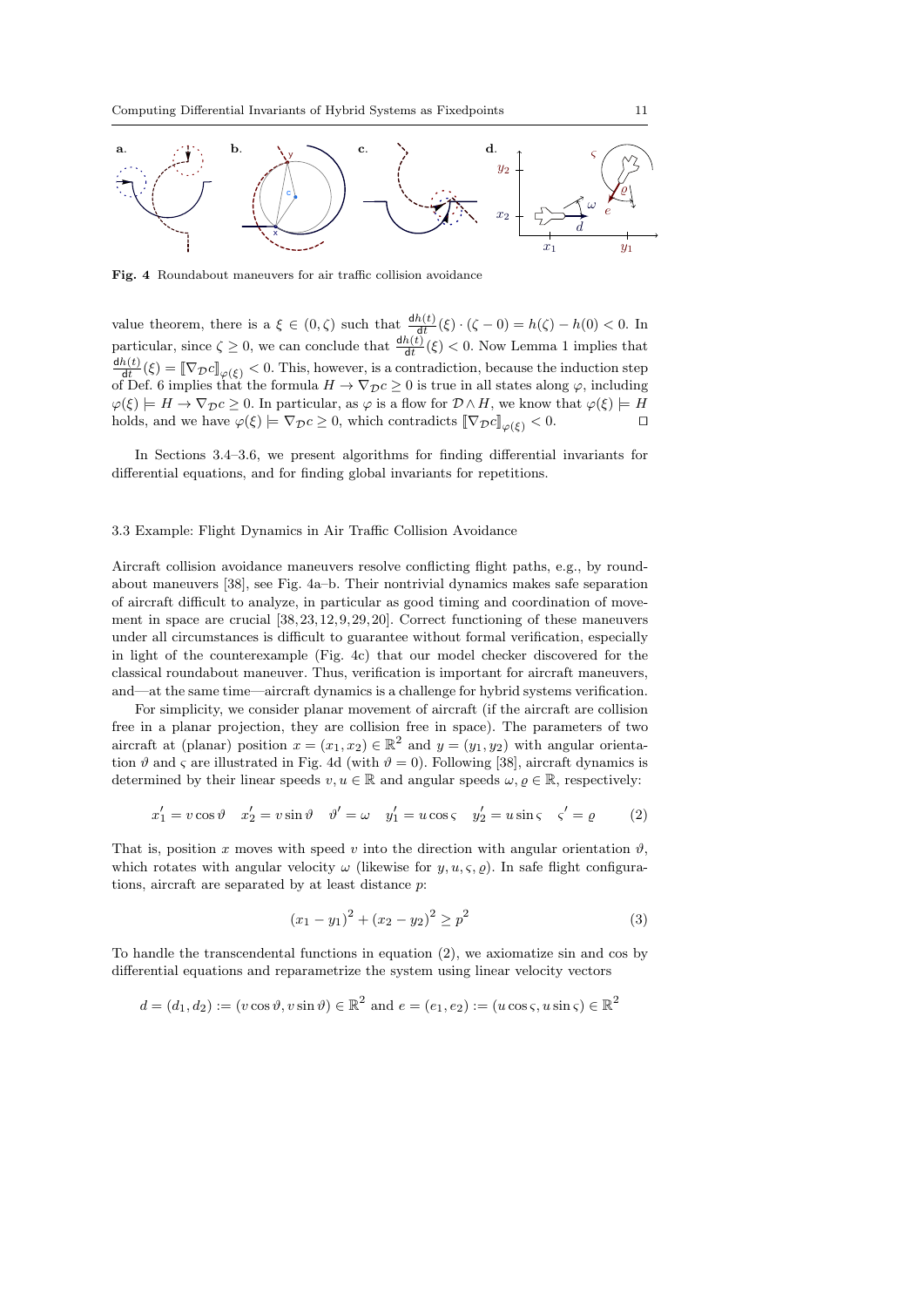which describe both the linear speed  $||d|| := \sqrt{d_1^2 + d_2^2} = v$  and the orientation of the aircraft in space, see vectors  $d$  and  $e$  in Fig. 4d:

$$
\begin{bmatrix} x_1' = d_1 & x_2' = d_2 & d_1' = -\omega d_2 & d_2' = \omega d_1 & t' = 1\\ y_1' = e_1 & y_2' = e_2 & e_1' = -\varrho e_2 & e_2' = \varrho e_1 & s' = 1 \end{bmatrix}
$$
 (F)

Using symbolic derivations, it is easy to see that equations  $(F)$  and  $(2)$  are equivalent up to reparameterization. For illustration purposes, we add clock variables  $t, s$  that are usually needed for synchronizing collision avoidance maneuvers. By a simple computation, we can show that  $d_1^2 + d_2^2 \geq a^2$  is a differential invariant of the differential equations  $(F)$ , thereby showing that the linear speed  $||d||$  of aircraft does not drop below some stalling speed a during maneuvers (assuming  $||d|| \ge a$  holds initially):

$$
\nabla_{\mathcal{F}} \left( d_1^2 + d_2^2 \ge a^2 \right) \equiv \nabla_{(d_1' = -\omega d_2 \wedge d_2' = \omega d_1)} \left( d_1^2 + d_2^2 \ge a^2 \right)
$$
\n
$$
\equiv \frac{\partial (d_1^2 + d_2^2)}{\partial d_1} (-\omega d_2) + \frac{\partial (d_1^2 + d_2^2)}{\partial d_2} \omega d_1 \ge \frac{\partial a^2}{\partial d_1} (-\omega d_2) + \frac{\partial a^2}{\partial d_2} \omega d_1
$$
\n
$$
\equiv 2d_1(-\omega d_2) + 2d_2 \omega d_1 \ge 0.
$$

As a stronger statement, the constant linear speed equation  $d_1^2 + d_2^2 = a^2$  can be proven to be a differential invariant. Similarly, the conjunction  $d_1^2 + d_2^2 = a^2 \wedge e_1^2 + e_2^2 \ge a^2$ can be shown to be a differential invariant of  $F$ . The theory of differential invariants shows that this is a general phenomenon: Conjunctions of differential invariants are differential invariants but not conversely so [27]. There are examples where only the propositional combination itself is a differential invariant but none of its parts is [27]. Thus, allowing conjunctions in differential invariants is crucial and the verification power of differential invariants is higher than that of other approaches [34, 37, 36, 35], which do not support propositional operators.

## 3.4 Local Fixedpoint Computation for Differential Invariants

Like for verification with invariants, the central practical question for verification with differential invariants is how to find them. Fig. 5 depicts our fixedpoint algorithm for constructing differential invariants for each continuous evolution  $\mathcal{D} \wedge H$  (where  $\mathcal D$  is a differential equation system and  $H$  a first-order formula). The algorithm in Fig. 5 (called Differential Saturation) successively refines the domain H by differential invariants until saturation, i.e., until  $H$  accumulates enough information to become a sufficiently strong invariant that implies postcondition  $\phi$  (line 2). If domain H already entails  $\phi$ , then  $\psi \to [D \wedge H] \phi$  is proven trivially (line 2). Otherwise, the algorithm considers candidates  $F$  for augmenting  $H$  (line 3). If  $F$  is a differential invariant (line 4), then H can soundly be refined to  $H \wedge F$  (line 5) without affecting the states reachable by  $\mathcal{D} \wedge H$  (Proposition 2 below). Then, the fixed point loop repeats (line 6). At each iteration of this fixed point loop, the previous invariant  $H$  can be used to prove the next level of refinement  $H \wedge F$  (line 4). Hence, each differential invariant provides more information to simplify subsequent iterations. The refinement of the dynamics at line 5 is sound by the following proposition, using that the conditions in line  $4$  imply that  $F$ is a differential invariant and, thus, a continuous invariant by Proposition 1.

**Proposition 2** (Differential saturation) Assume  $F$  is a continuous invariant of  $\psi \to [D \wedge H] \phi$ , then  $\psi \to [D \wedge H] \phi$  and  $\psi \to [D \wedge H \wedge F] \phi$  are equivalent.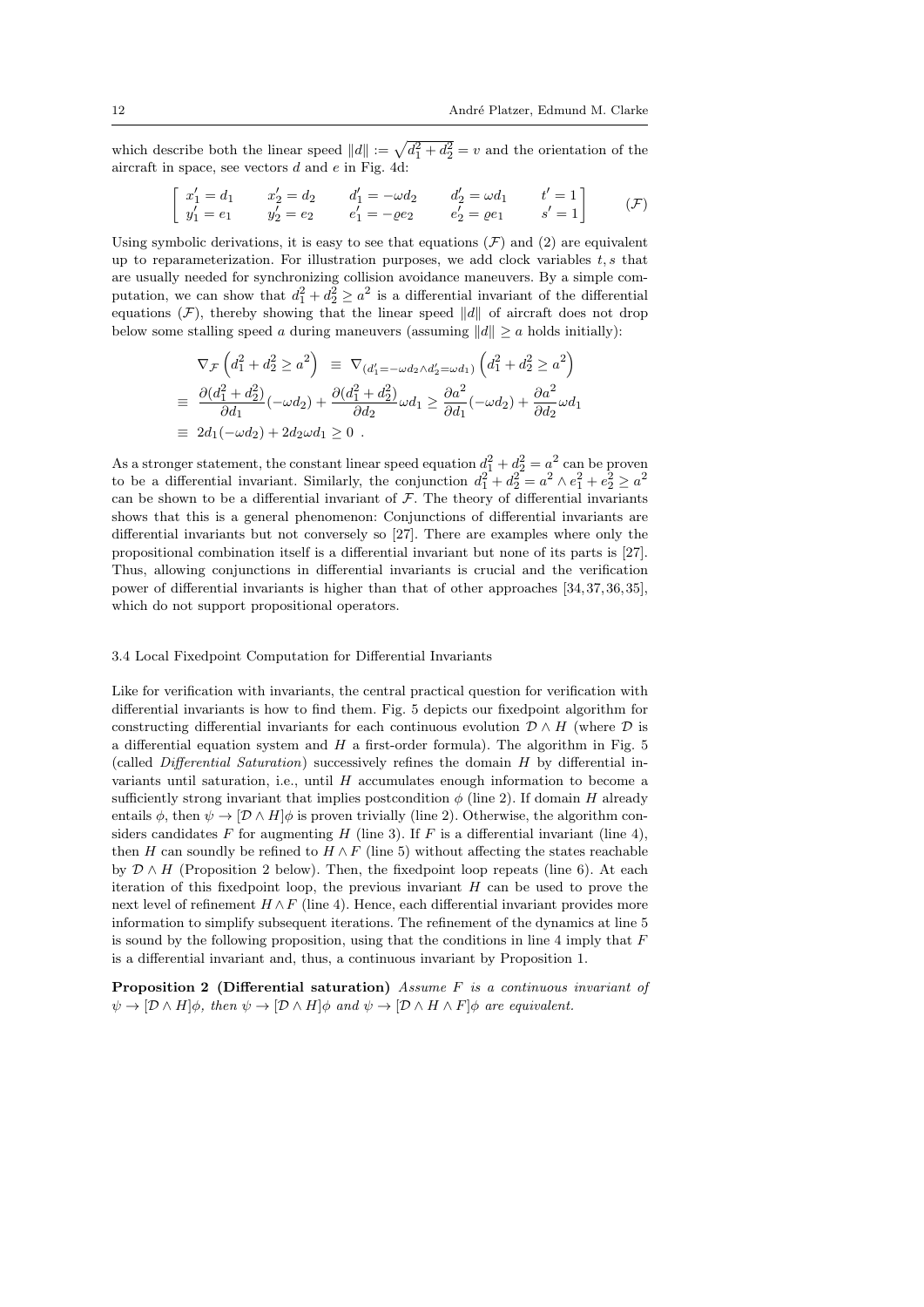```
1 function \text{prove}(\psi \to [\mathcal{D} \wedge H] \phi):
2 if prove (\forall_{cl}(H \to \phi)) then return true /* property proven */<br>3 for each F \in Candidates (\psi \to [D \land H]\phi. H) do
       for each F \inCandidates (\psi \rightarrow [\mathcal{D} \wedge H] \phi, H) do
4 if prove (\psi \wedge H \to F) and prove (\forall_{cl}(H \to \nabla_{\mathcal{D}} F)) then<br>5 H := H \wedge F /* refine by different
                                                  /* refine by differential invariant */6 goto 2; /* repeat fixed point loop */7 end for
8 return " not provable using candidates"
```
Fig. 5 Fixedpoint algorithm for differential invariants (Differential Saturation)

*Proof* The proof is a stronger version of a result in previous work [27]. Let F be a continuous invariant, which implies that  $\psi \to [\mathcal{D} \wedge H]F$  is valid. Let  $\nu$  be a state satisfying  $\psi$  (otherwise there is nothing to show). Then,  $\nu \models [\mathcal{D} \land H]F$ . Since this means that F is true all along all flows  $\varphi$  of  $\mathcal{D} \wedge H$  that start in  $\nu$  (Def. 2), we know that  $\mathcal{D} \wedge H$  and  $\mathcal{D} \wedge H \wedge F$  have the same dynamics and the same reachable states from  $\nu$ . That is,  $(\nu, \omega) \in \rho(\mathcal{D} \wedge H)$  holds if and only if  $(\nu, \omega) \in \rho(\mathcal{D} \wedge H \wedge F)$  (Def. 2). Thus, we can conclude that  $\psi \to [\mathcal{D} \wedge H] \phi$  and  $\psi \to [\mathcal{D} \wedge H \wedge F] \phi$  are equivalent, because their semantics (Def. 3) uses the same transition relation.  $\square$ 

This progressive differential saturation turns out to be crucial in practice. For instance, the aircraft separation property (3) cannot be proven until  $(F)$  has been refined by invariants for d and e, because these variables determine  $x'$  and  $y'$  in  $(\mathcal{F})$ . This makes sense intuitively: Unless we have discovered some invariant about the directions d and e where the aircraft are flying to, we cannot conclude good invariants about their positions  $x$  and  $y$ , because the evolution of the positions over time depends on the directions.

In Fig. 5, function Candidates determines a set of candidates for induction (line 3) depending on transitive differential dependencies, as will be explained in Section 3.5. When these are insufficient for proving  $\psi \to [D \wedge H] \phi$ , the algorithm fails (line 8, with improvements in subsequent sections). Finally,  $\forall_{c}(\phi)$  denotes the *universal closure* of  $\phi$ . It is required in lines 2 and 4, because the respective formulas need to hold in all states reachable along  $D$  (and that satisfy  $H$ ). Clearly, this set of states is overapproximated conservatively by the universal closure with respect to all variables for which there are differential equations in D.

#### 3.5 Dependency-Directed Induction Candidates

In this section, we construct likely candidates for differential induction (function Candidates). Later, we use the same procedure for finding global loop invariants. We construct two kinds of candidates in an order induced by differential dependencies. By following the effect of hybrid systems symbolically along their decompositions, our verification algorithm enriches preconditions  $\psi$  of goals  $\psi \to [\alpha_i] \phi$  successively with more precise information about the symbolic prestate as obtained by the symbolic decompositions and proof steps in Fig. 2 and 5. To exploit this, we first look for invariant symbolic state information that accumulated in  $\psi$  and  $\phi$  during the iterative symbolic decomposition by selecting subformulas of  $\psi$  and  $\phi$  that are not yet contained in H. In practice, this gives particularly good candidates for highly parametric hybrid systems.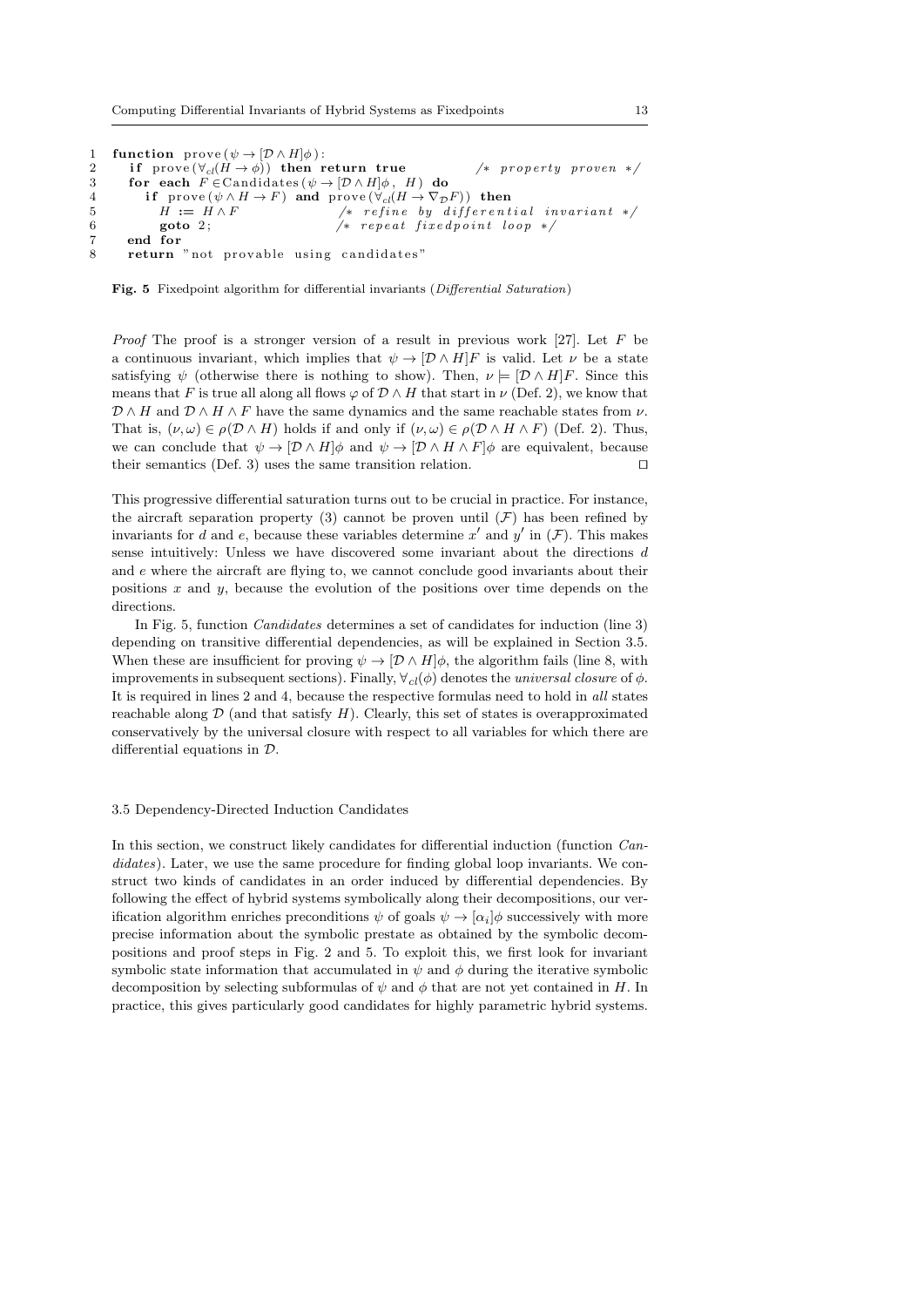

Fig. 6 Differential dependencies (arrows) and (triangular) variable clusters of  $(F)$ 

Secondly, we generate parametric invariants. Let  $V = \{x_1, \ldots, x_n\}$  be a set of relevant variables. We choose fresh names  $a_{i_1,...,i_n}^{(l)}$  for *formal parameters* of the invariant candidates and build polynomials  $p_1, \ldots, p_k$  of degree d with variables V using formal parameters as symbolic coefficients:  $p_l := \sum_{i_1+\cdots+i_n \le d} a^{(l)}_{i_1,\ldots,i_n} x_1^{i_1} \ldots x_n^{i_n}$ for  $1 \leq l \leq k$ . We define the set of *parametric candidates* (operator  $\vee$  is similarly) as:

$$
ParaForm(k, d, V) := \left\{ \bigwedge_{l=1}^{i} p_l \geq 0 \wedge \bigwedge_{l=i+1}^{k} p_l = 0 : 0 \leq i \leq k \right\} .
$$

For instance, the parametric candidate  $a_{0,0} + a_{1,0}d_1 + a_{0,1}x_2 = 0$  yields a differential invariant of  $(\mathcal{F})$  for the choice  $a_{0,0} = 0$ ,  $a_{1,0} = 1$ ,  $a_{0,1} = \omega$ . By simple combinatorics, ParaForm(k, d, V) contains  $k+1$  candidates with  $k\binom{n+d}{d}$  formal parameters  $a_{i_1,...,i_n}^{(l)}$ , which are existentially quantified. Existence of a common satisfying instantiation for these parameters can be expressed by prefixing the resulting  $d\mathcal{L}$  formula that uses this parametric candidate with  $\exists a_{i_1,\ldots,i_n}^{(l)}$  for each of the formal parameters  $a_{i_1,\ldots,i_n}^{(l)}$ . For this search for common solutions to be feasible, the number of parameters is crucial, which we minimize by respecting (differential) dependencies. We will illustrate the placement of existential quantifiers in Example 1 of Section 3.6 after we have presented the global fixedpoint algorithm.

To accelerate the differential saturation process in Section 3.4, it is crucial to explore candidates in a promising order from simple to complex, because the algorithm in Fig. 5 uses successful differential invariants to refine the dynamics, thereby simplifying subsequent proofs. Again, property (3) is only provable after the dynamics has been refined with invariants for d and e, because  $x'$  and  $y'$  depend on the direction d and e. In fact, safety of roundabouts crucially depends on compatible directions of the aircraft, because there are counterexamples otherwise, see Fig. 4c. We construct candidates in a natural order based on variable occurrence that is consistent with the differential dependencies of the differential equations. For a differential equation  $\mathcal{D}$ , variable x depends on variable y according to the differential equation system  $\mathcal D$  if y occurs on the right-hand side of the equation for  $x'$  (or transitively so). The resulting set  $\text{depend}(\mathcal{D})$ of dependencies is the transitive closure of  $\{(x, y) : (x' = \theta) \in \mathcal{D} \text{ and } y \text{ occurs in } \theta\}.$ From the differential equation system  $(F)$ , we determine the differential dependencies indicated as arrows (pointing to the dependent variables  $x$ ) in Fig. 6.

From these dependencies we determine an order on candidates. The idea is that, as the value of  $x_1$  depends on that of  $d_1$ , it makes sense to look for invariant expressions of  $d_1$  first, because refinements with these help differential saturation in proving invariant expressions involving also  $x_1$ . Thus, we order variables by differential dependencies, which resembles the back substitution order in Gaussian elimination (if, in triangular form,  $x_1$  depends on  $d_1$  then equations for  $d_1$  must be solved first). Now we call a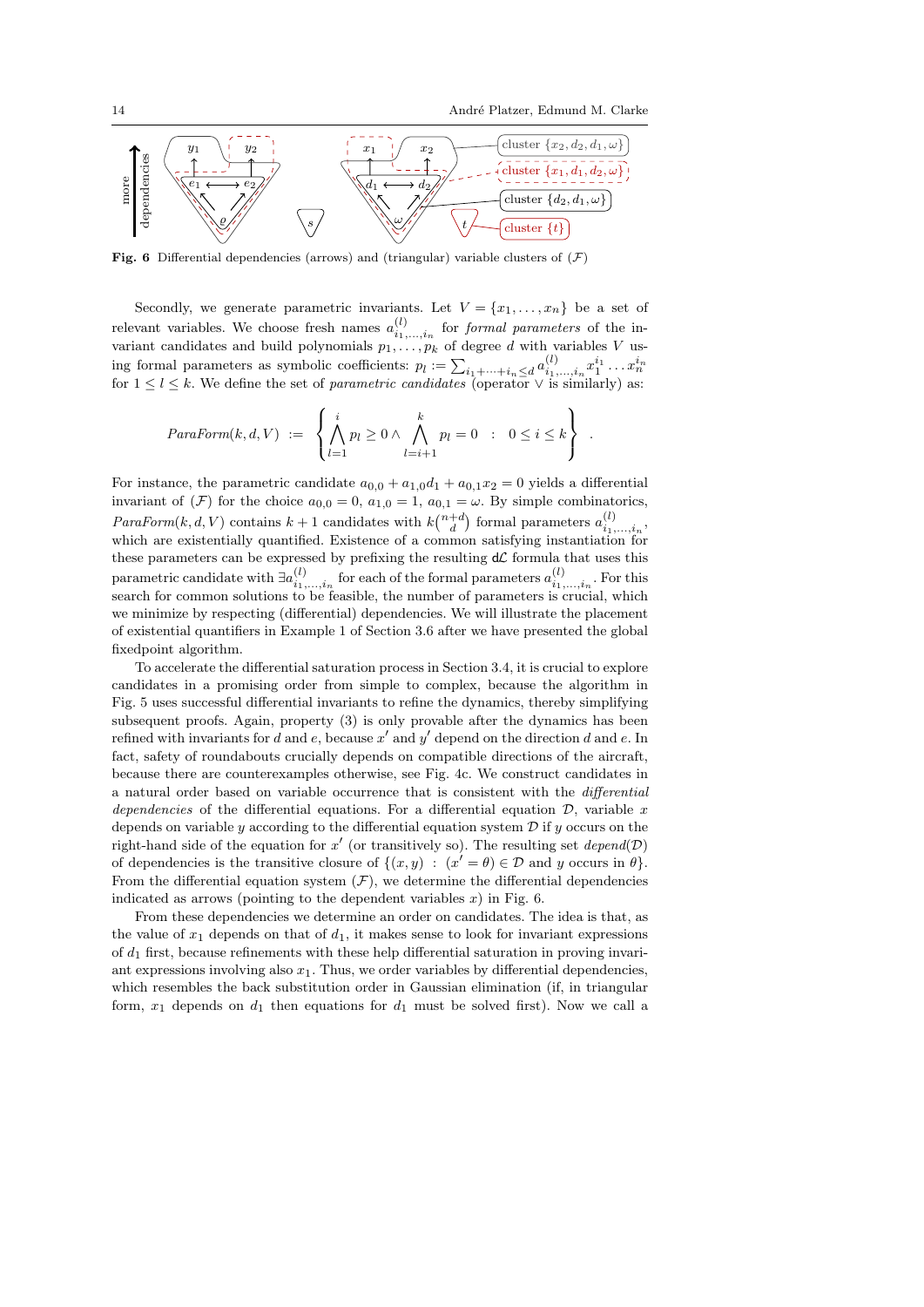set V of variables a *cluster* of the differential equation  $\mathcal D$  iff V is closed with respect to *depend* $(D)$ , i.e., variables of V only depend on variables in V:

$$
x \in V
$$
 and  $(x, y) \in depend(D)$  imply  $y \in V$ 

The resulting variable clusters for system  $(F)$  are marked as triangular shapes in Fig. 6. Finally, we choose candidates from  $\psi$  and  $ParaForm(k, d, V)$  starting with candidates whose variables lie in small clusters  $V$  and cover larger fractions of that cluster. Thus, the differential invariant  $d_1^2 + d_2^2 \geq a^2$  of Section 3.3 within cluster  $\{d_2, d_1, \omega\}$  can be discovered before invariants like  $d_1 = -\omega x_2$  that involve  $x_2$ , because  $x_2$  depends on  $d_2$ .

## 3.6 Global Fixedpoint Computation for Loop Invariants

With the uniform setup of  $d\mathcal{L}$ , we can adapt the algorithm in Fig. 5 easily to obtain a fixed point algorithm for loops (in formulas of the form  $\psi \to [\alpha^*]\phi$ ) in place of continuous evolutions ( $\psi \to [D \wedge H] \phi$ ): In line 4 of Fig. 5, we replace the induction step from Def. 6 by the induction step for loops (Def. 4). As an optimization, we can transfer the reuse of partial differential invariants according to Proposition 2 to discrete invariants for loops. Invariants  $H$  of previous iterations can be exploited as refinements of the hybrid system dynamics, similar to previous differential invariants that can be used in future iterations by refining the dynamics using differential saturation:

**Proposition 3 (Loop saturation)** If H is a discrete invariant of  $\psi \rightarrow [\alpha^*]\phi$ , then  $H \wedge F$  is a discrete invariant iff  $\psi \to F$  and  $H \wedge F \to [\alpha](H \to F)$  are valid.

*Proof* Let H be a discrete invariant of  $\psi \to [\alpha^*] \phi$ . Let, further,  $H \wedge F$  be a discrete invariant of  $\psi \to [\alpha^*] \phi$ . Then  $\psi \to H \wedge F$  and  $H \wedge F \to [\alpha](H \wedge F)$  are valid by Def. 4. Hence, trivially,  $H \wedge F \to [\alpha](H \to F)$  is valid, because all states that satisfy  $H \wedge F$ also satisfy the weaker property  $H \to F$ . Finally, the validity of  $\psi \to H \wedge F$  clearly entails  $\psi \to F$ .

Conversely, let, H be a discrete invariant. Let, further,  $H \wedge F \to [\alpha](H \to F)$  and  $\psi \to F$  be valid. For  $H \wedge F$  to be a discrete invariant, we have to show that F satisfies the induction step of Def. 4 (the induction start  $\psi \to H \wedge F$  is an immediate combination of the validity of  $\psi \to H$  and  $\psi \to F$ ). Since H is a discrete invariant,  $H \to [\alpha]H$ is valid, which entails  $H \wedge F \to [\alpha]H$  as a special case. Since  $H \wedge F \to [\alpha](H \to F)$  is valid and  $H \wedge F \to [\alpha]H$  is valid, we conclude that  $H \wedge F \to [\alpha](H \wedge F)$  is valid for the following reason. Let  $\nu$  be a state satisfying the initial constraints  $H \wedge F$ . Then the above validities yield  $\nu \models [\alpha]H$  and  $\nu \models [\alpha](H \rightarrow F)$ . Hence, all states  $\omega$  reachable from  $\nu$  by  $\alpha$  satisfy  $\omega \models H$  and  $\omega \models H \rightarrow F$ . Thus, they satisfy  $\omega \models H \wedge F$ , essentially by modus ponens. Consequently, we have shown that  $H \wedge F \to [\alpha](H \wedge F)$  is valid, and, hence,  $H \wedge F$  is a discrete invariant of  $\psi \to [\alpha^*]$  $]\phi$ .

The induction step from Proposition 3 can generally be proven faster, because it is a weaker property than that of Def. 4.

To adapt our approach from Section 3.5 to loops, we use discrete data-flow and control-flow dependencies of  $\alpha$ . There is a direct *data-flow dependency* with the value of x depending on y, if  $x := \theta$  or  $x' = \theta$  occurs in  $\alpha$  with a term  $\theta$  that contains y. Accordingly, there is a direct *control-flow dependency*, if, for any term  $\theta$ ,  $x := \theta$  or  $x' = \theta$  occurs in  $\alpha$  after a test ?*H* containing *y*. The respective data-flow and controlflow dependencies are the transitive closures of these relations.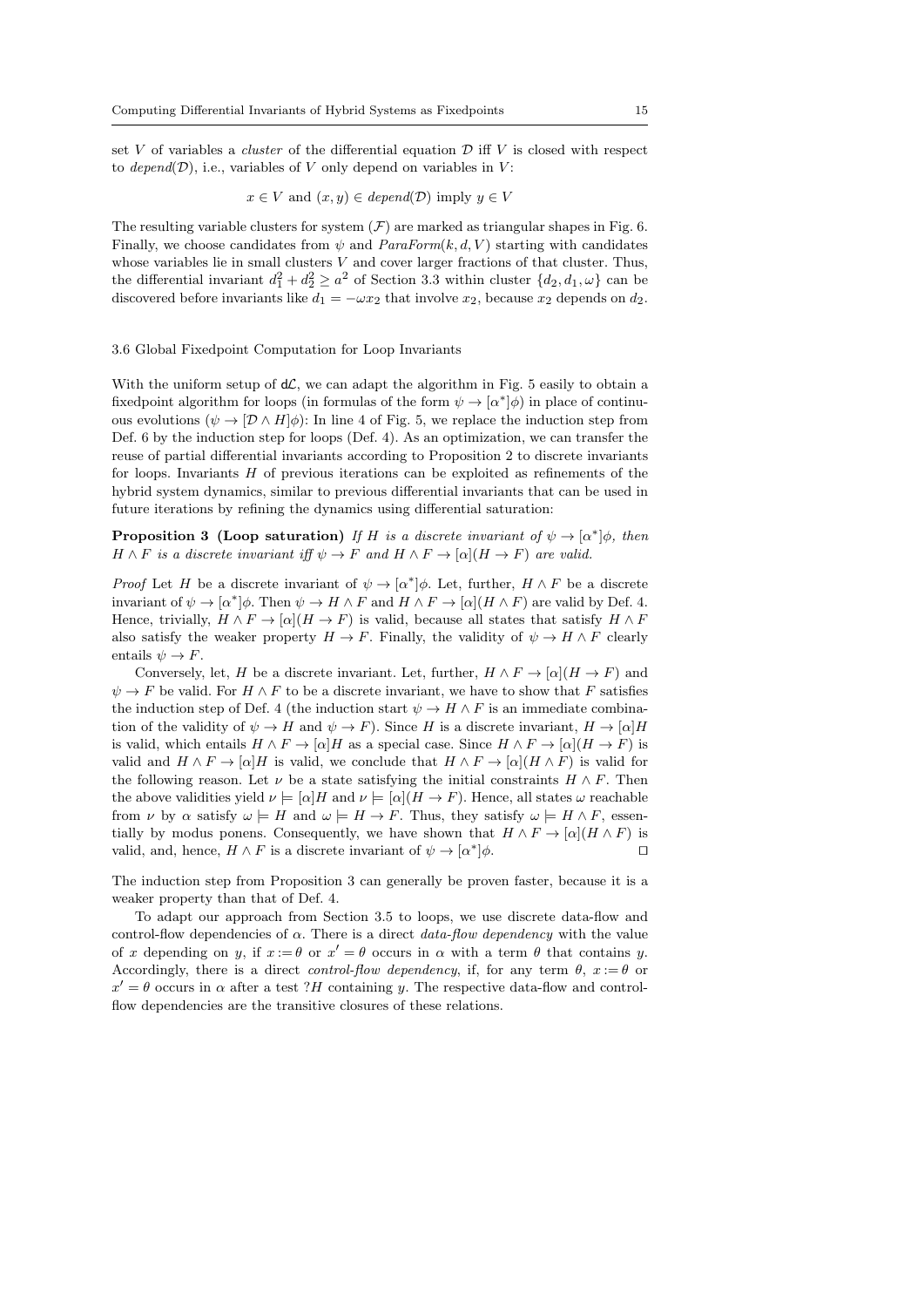The algorithm in Fig. 7 verifies loops. It adapts that in Fig. 5, using Proposition 3 as an induction step for loops. The algorithm in Fig. 7 performs a fixedpoint computation for loops and recursively combines the local differential invariants obtained by differential saturation to form a global invariant. It recursively uses prove for verifying its subtasks, which handle the discrete switching behaviour according to Fig. 2 and infer local differential invariants according to differential saturation by the fixedpoint algorithm in Fig. 5.

```
1 function \text{prove}(\psi \to [\alpha^*]\phi):
2  H := true /* currently known invariant of \psi \rightarrow [\alpha^*]\phi */
3 if prove (\forall_{cl}(H \to \phi)) then return true \qquad /* property proven */
4 for each F \inCandidates (\psi \rightarrow [\mathcal{D} \wedge H] \phi, H) do
5 if prove (\psi \wedge H \to F) and prove (\forall_{cl}(H \wedge F \to [\alpha](H \to F))) then<br>6 H := H \wedge F \qquad \qquad \star refine by discrete invarian
                                             /* refine by discrete invariant */7 goto 3; \frac{1}{2} /* repeat fixed point loop */
8 end for
9 return " not provable using candidates"
```
Fig. 7 Fixedpoint algorithm for discrete loop invariants (loop saturation)

Example 1 (Existential parameter quantification) Note that the ability of formulas in differential dynamic logic to have quantifiers in front of reachability modalities is crucial here. To illustrate, consider the simple water tank system from Fig. 1. During the verification run for property (1), we need to show a property of the following form with a loop  $\textit{wctrl}^*$ :

$$
x \le 3 \land q = on \rightarrow [(wctrl)^*] x < 10
$$

For a parametric candidate F of the form  $a_1x + a_0 \ge 0$ , line 5 of the algorithm in Fig. 7 produces subtasks for discrete induction (Def. 4), which will be handled recursively by the prove function:

prove
$$
(x \le 3 \land q = on \land H \rightarrow a_1 x + a_0 \ge 0)
$$
  
and prove $(\forall_{cl}(a_1 x + a_0 \ge 0 \land H \rightarrow [wctr1](H \rightarrow a_1 x + a_0 \ge 0)))$ 

In the first iteration (where  $H$  is still  $true$ ), the combination of these subtasks by conjunction corresponds to proving the following overall  $d\mathcal{L}$  formula:

$$
\exists a_0 \,\exists a_1 \left( (x \leq 3 \land q = on \to a_1 x + a_0 \geq 0) \land \forall x \left( a_1 x + a_0 \geq 0 \to [w \text{ctrl}]\, a_1 x + a_0 \geq 0 \right) \right) \tag{4}
$$

The universal quantifier  $\forall x$  in (4) results from the universal closure  $\forall c \in \mathbb{R}$  with respect to all variables changed in wctrl, i.e., x. The existential quantifiers for  $a_0$  and  $a_1$  are for formal parameters in the parametric candidate (see Section 3.5). Observe that the outer placement of existential quantifiers is required for the resulting instance of  $a_1x + a_0 \geq 0$  to be a *common solution* implied by the precondition (left conjunct) and inductive for *wctrl* (right conjunct). In particular, the right conjunct requires finding parameter choices for which  $a_1x + a_0 \geq 0$  holds true after executing one iteration wctrl of the loop if it was true before. Note that this inherently requires quantifiers around reachability properties, which are readily expressible in the first-order verification logic dC. The left conjunct expresses that the parameter choices need to make  $a_1x + a_0 \ge 0$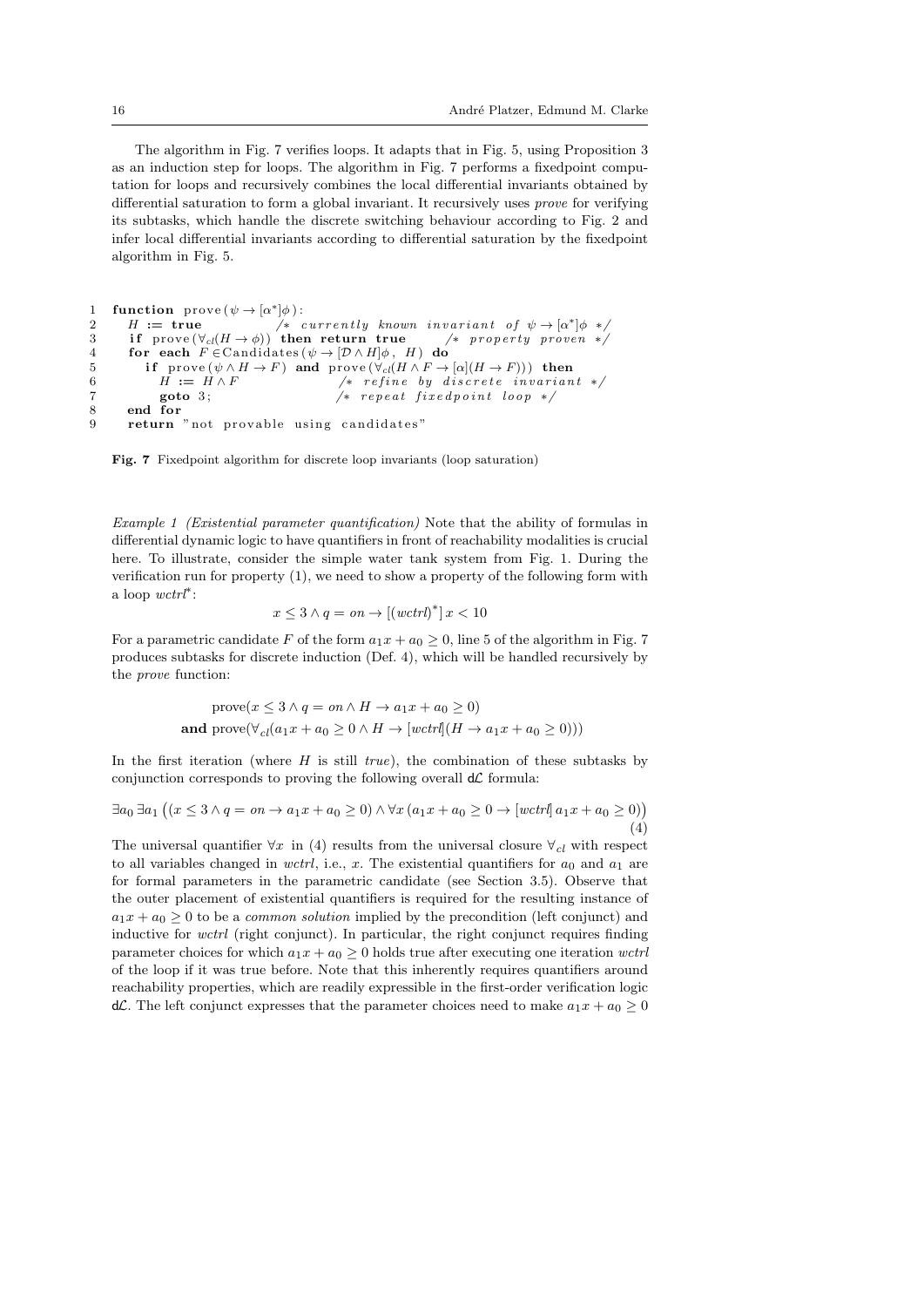true in the beginning. The conjunction and outer placement of  $\exists a_0 \exists a_1$  ensures that the required parameter choices fit together. Equation (4) also illustrates the need for the universal closure, because we need the same choice for the formal parameters  $a_0, a_1$ to be able to conclude the induction step (case 2 of Def. 4) for all states  $x$ . Different incompatible choices for  $a_0, a_1$  at each state would not yield an inductive argument. To prove the example in Fig. 1, our algorithm will discover the parameter combination  $a_1 = -1$  and  $a_0 = 9.5$ , for instance.

For verification with parametric candidates to be feasible, we exploit that we can keep existential quantifiers as local as possible in  $d\mathcal{L}$ , which we ensure by the symbolic decompositions in our logic. For instance, quantifiers for the formal parameters of a differential invariant will remain local to the formulas in the algorithm in Fig. 5 rather than using global quantifiers for the whole verification problem at once. Minimizing the number of parameters according to Section 3.5 further improves the computational tractability.

## 3.7 Interplay of Local and Global Fixedpoint Loops

The local and global fixedpoint algorithms jointly verify correctness properties of HP. Their interplay needs to be coordinated with fairness. If the local fixedpoint algorithm in Fig. 5 does not converge, stronger invariants may need to be found by the global fixed point algorithm which iteratively result in stronger preconditions  $\psi_i$  for the local fixedpoint algorithm at the respective subtasks, see Fig. 8.



Fig. 8 Recursive symbolic decompositions (top-down) and interplay of local (diffsat) and global (loopsat) fixedpoints verification loops during symbolic decomposition

Thus, for fairness reasons, the local fixedpoint algorithm should stop when it cannot prove its postcondition, either because of an actual counterexample for its local subtask or because it runs out of candidates for differential invariants. As in the work of Prajna [35], the degrees of parametric invariants, therefore, need to be bounded and increased iteratively. As in [35], there is no natural measure for how these degrees should be increased. Instead, here, we exploit the fact that the candidates computed by the function Candidates are independent and we explore them in parallel with fair time interleaving.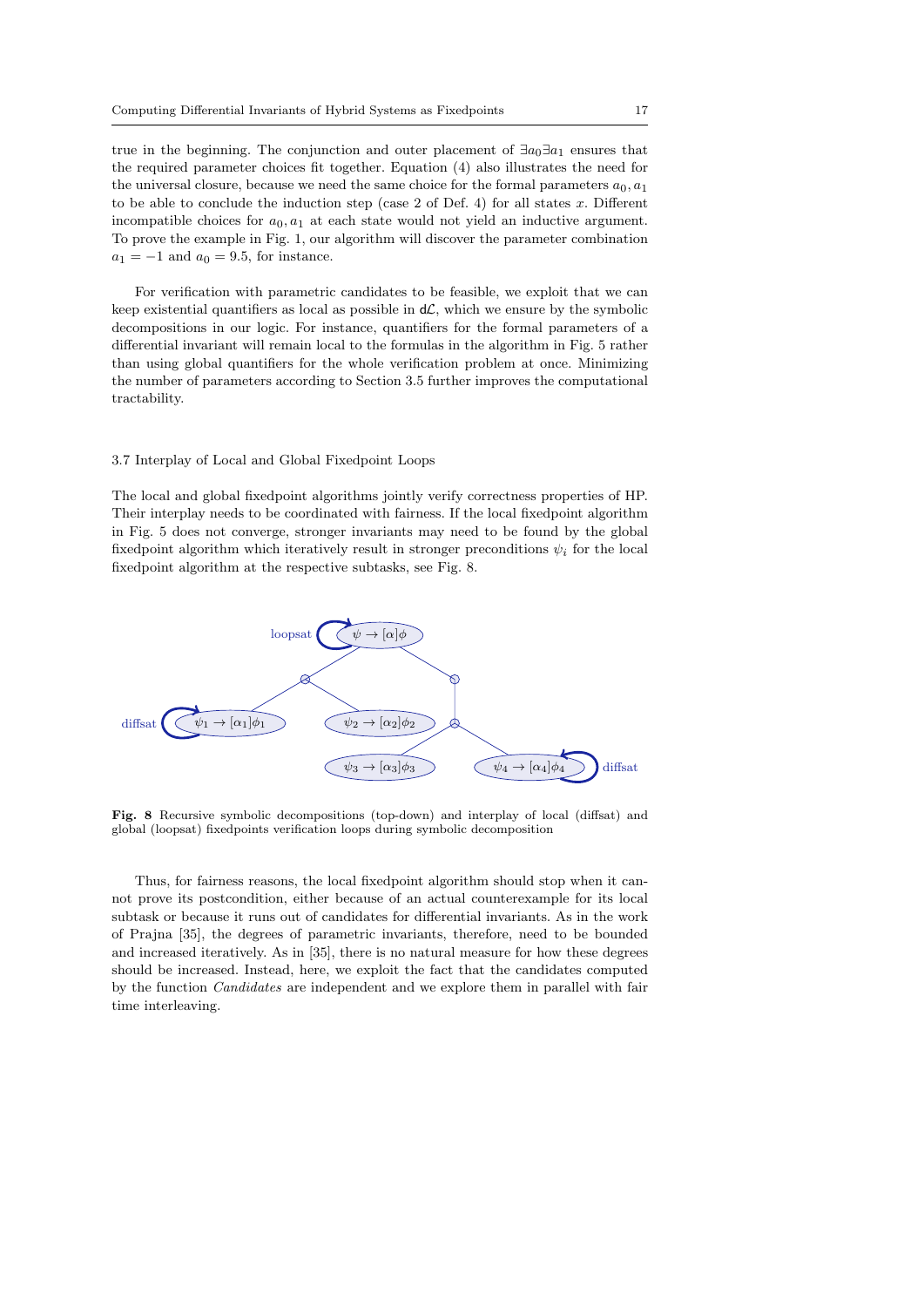During fixedpoint computations, wrong choices of candidates are time consuming. Thus, in practice, it is important to discover futile attempts quickly. For this, nonexhaustive sampling with numerical simulations can be used to look for counterexamples. Note that this numerical counterexample search can be performed separately for each local subtask in the decomposition. For instance, a counterexample for a candidate F for node  $\psi_4 \to [\alpha_4] \phi_4$  in Fig. 8 will only abort the attempt to prove this candidate F. A counterexample found by local numerical simulation for the reachability property  $\psi_4 \to [\alpha_4] \phi_4$  itself, instead, will terminate all proof search for that subtask by propagating the need for a stronger precondition  $\psi_4$  up the decomposition tree in Fig. 8. To prevent rejecting good candidates due to numerical errors, we discard fragile counterexamples with tolerances below the numerical accuracy. Unlike in other approaches [3,21, 26, 35, 29], numerical errors are not critical for soundness here, because safety is exclusively established by sound symbolic verification.

#### 3.8 Soundness

We show that our verification algorithm produces correct verification results. That is, whenever it returns "true" for a property, that property actually holds true for the respective system.

Theorem 1 (Soundness) The verification algorithm in Section 3 is sound, i.e., whenever  $\text{prove}(\psi \to [\alpha]\phi)$  returns "true", the dC formula  $\psi \to [\alpha]\phi$  is true in all states, i.e., all states reachable by  $\alpha$  from states satisfying  $\psi$  satisfy  $\phi$ .

Proof Soundness is a consequence of the fact that every statement of the algorithm that returns "true" is justified by a valid formula in the logic [27]. We prove by induction on the structure of the algorithm that, for any  $d\mathcal{L}$  formula  $\phi$ ,  $\phi$  is true in every state  $\nu$ where (the formula returned by)  $\text{prove}(\phi)$  is true. That is:  $\nu \models \text{prove}(\phi)$  implies  $\nu \models \phi$ . In particular, if the algorithm returns "true", the input formula is true in all states.

- In the base case (line 11 of Fig. 2), prove returns the result of quantifier elimination, which is a sound decision procedure [7]. The result of quantifier elimination is equivalent to its input. Hence one is true in a state  $\nu$  if and only if the other is.
- If  $\alpha$  is of the form  $x := \theta$ , the algorithm in line 1 of Fig. 2 is responsible. Consider any state  $\nu$  where the formula returned by  $\text{prove}(\psi \to [x := \theta]\phi)$  is true. That is  $prove(\psi \wedge \hat{x} = \theta \rightarrow \phi_x^{\hat{x}})$  is true at  $\nu$ . Hence, by induction hypothesis,  $\psi \wedge \hat{x} = \theta \rightarrow \phi_x^{\hat{x}}$  is true at  $\nu$ . Now, because  $\hat{x}$  was a fresh variable, the substitution lemma can be used to show that  $\psi \to \phi_x^{\theta}$  and  $\psi \to [x := \theta]\phi$  are true at  $\nu$ .
- If  $\alpha$  is of the form  $x := \text{random}$ , the algorithm in line 9 of Fig. 2 is responsible. The proof is a direct consequence of the fact that  $\phi$  being true after all random assignments to x is equivalent to  $\phi$  being true for all real values of x. Hence,  $\psi \to [x := \text{random}]\phi$  is true in a state  $\nu$  if and only if  $\psi \to \forall x \phi$  is.
- For formulas of the form  $\psi \to Qx\phi$  where Q is a quantifier, line 13 of Fig. 2 is responsible. If the formula returned by  $prove(\psi \rightarrow Qx \phi)$  is true in state  $\nu$ , then QuantifierElimination( $\psi \to Qx$  prove $(\phi)$ ) is true in  $\nu$ . As quantifier elimination yields an equivalent formula, this implies that  $\psi \to Qx$  prove $(\phi)$  itself is true at  $\nu$ . Assume that  $\psi$  holds at  $\nu$  as there is nothing to show otherwise. Then  $Qx$  prove( $\phi$ ) is true at  $\nu$ . Thus for all (or some if Q is  $\exists$ ) states  $\omega$  that agree with  $\nu$  except for the value of x, we know that the formula returned by  $prove(\phi)$  is true at  $\omega$ . The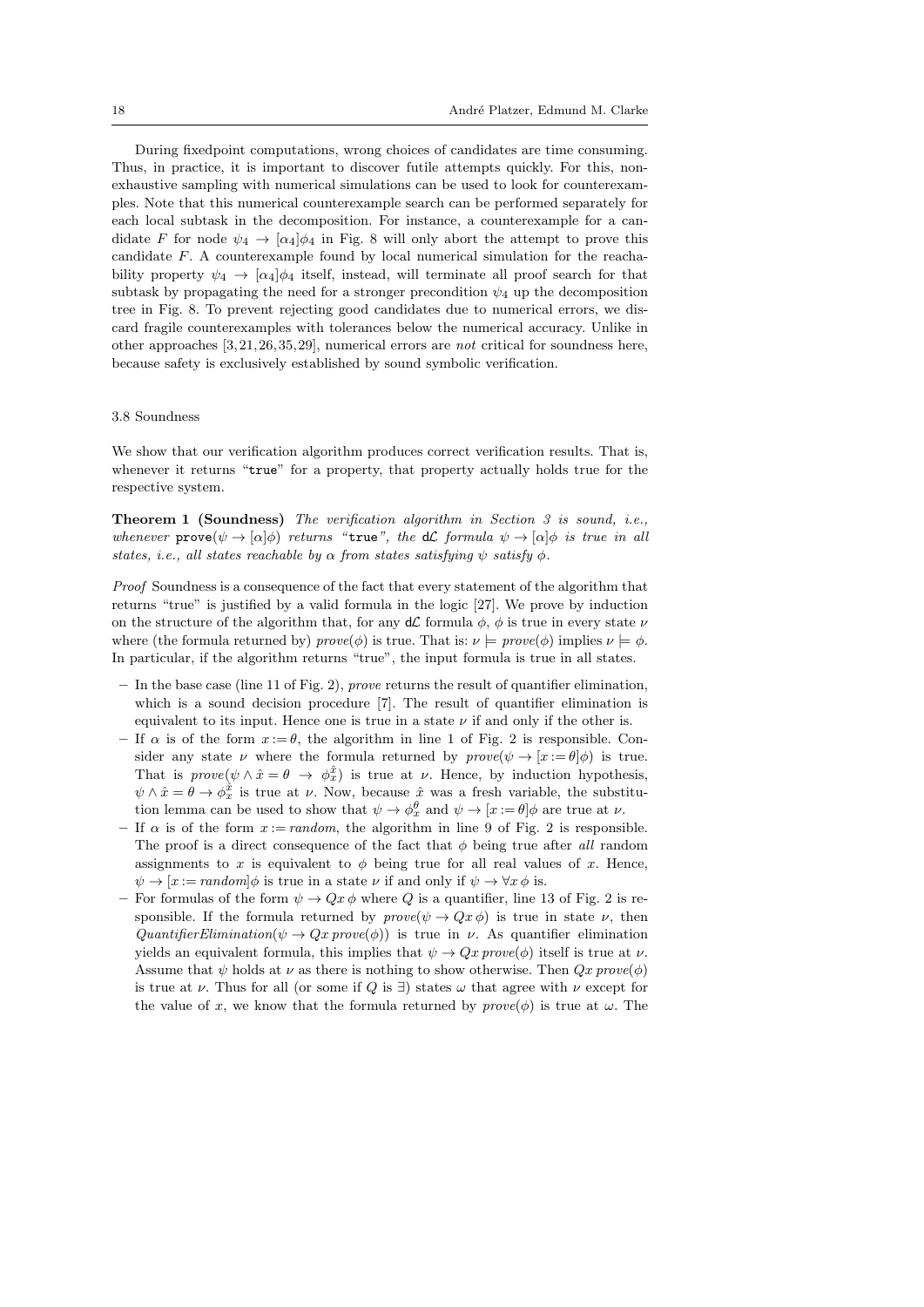formula  $\phi$  is structurally simpler, hence, by induction hypothesis,  $\phi$  is true at  $\omega$ . Consequently, both  $Qx \phi$  and  $\psi \to Qx \phi$  are true at  $\nu$ , as  $\omega$  was arbitrary.

– The other cases of Fig. 2 are accordingly.

- If  $\alpha$  is of the form  $\mathcal{D} \wedge H$  for a differential equation system  $\mathcal{D}$ , the algorithm in Fig. 5 is responsible. If it returns "true" in line 2 in the first place, then the call to prove in line 2 must have resulted in "true", hence, by induction hypothesis, H entails  $\phi$ . Thus, postcondition  $\phi$  is true in a subregion of the evolution domain H. Therefore  $\psi \to [\mathcal{D} \wedge H] \phi$  is true in all states, trivially, because all evolutions along  $\mathcal{D} \wedge H$  always satisfy H and, hence,  $\phi$ . If, however, H was changed in line 5 during the fixedpoint computation, then the calls to prove for the properties in line 4 must have returned "true". Thus, by induction hypothesis, the  $d\mathcal{L}$ formulas  $\psi \wedge H \to F$  and  $\forall_{cl}(H \to \nabla_{\mathcal{D}} F)$  are valid. Hence, formula F is a differential invariant of  $\psi \to [\mathcal{D} \wedge H] \phi$  by Def. 6. Consequently, by Proposition 1, F also is a continuous invariant (Def. 5). Thus, by Proposition 2, the  $d\mathcal{L}$  formulas  $\psi \to [\mathcal{D} \wedge H] \phi$  and  $\psi \to [\mathcal{D} \wedge H \wedge F] \phi$  are equivalent, and we can (soundly) verify the former by proving the latter. Consequently, the modification of the evolution domain H to  $H \wedge F$  in line 5 is sound, because the algorithm will continue proving a refined but equivalent formula for a refined but equivalent system.
- $-$  If  $\alpha$  is a loop of the form  $\beta^*$ , the proof is similar to the case for differential equations, except that it uses Proposition 3 instead of Proposition 1.  $\Box$

Since reachability of hybrid systems is undecidable, our algorithm must be incomplete. It can fail to converge when the required invariants are not expressible in first-order logic (yet, the required invariants are always expressible in  $d\mathcal{L}$  [28]). Consequently, a fixedpoint in  $d\mathcal{L}$  always exists but our algorithm may fail to find appropriate (differential) invariants in first-order logic.

#### 4 Experimental Results

As an example with nontrivial dynamics, we analyze aircraft roundabout maneuvers [38]. Curved flight as in roundabouts is challenging for verification, because of its transcendental solutions. The maneuver in Fig. 4a from [38] and the maneuver in Fig. 4b from [29,27] are not flyable, because they still involve a few instant turns. A flyable roundabout maneuver without instant turns is depicted in Fig. 9. We verify safety properties for most (but not yet all) phases of Fig. 9 fully automatically and provide verification results in Tab. 2. Finally, note that the required invariants for the roundabout maneu-



Fig. 9 Flyable aircraft roundabout

ver cannot even be found from Differential Gröbner Bases [22].

Verification results for roundabout aircraft maneuvers [38, 9, 29,27, 31], the European Train Control System (ETCS) [33], and a simplified version of an automatic speed controller in car platooning [8] are in Tab. 2. The case studies behind Tab. 2 are of independent interest. An overview can be found in  $[31, 33, 8]$ .<sup>1</sup> Full details and a more general context about extended case studies will be presented in separate work, since the full presentation of each of the case studies is beyond the scope of this article.

<sup>1</sup> Verification tool KeYmaera [32] available at http://symbolaris.com/info/KeYmaera.html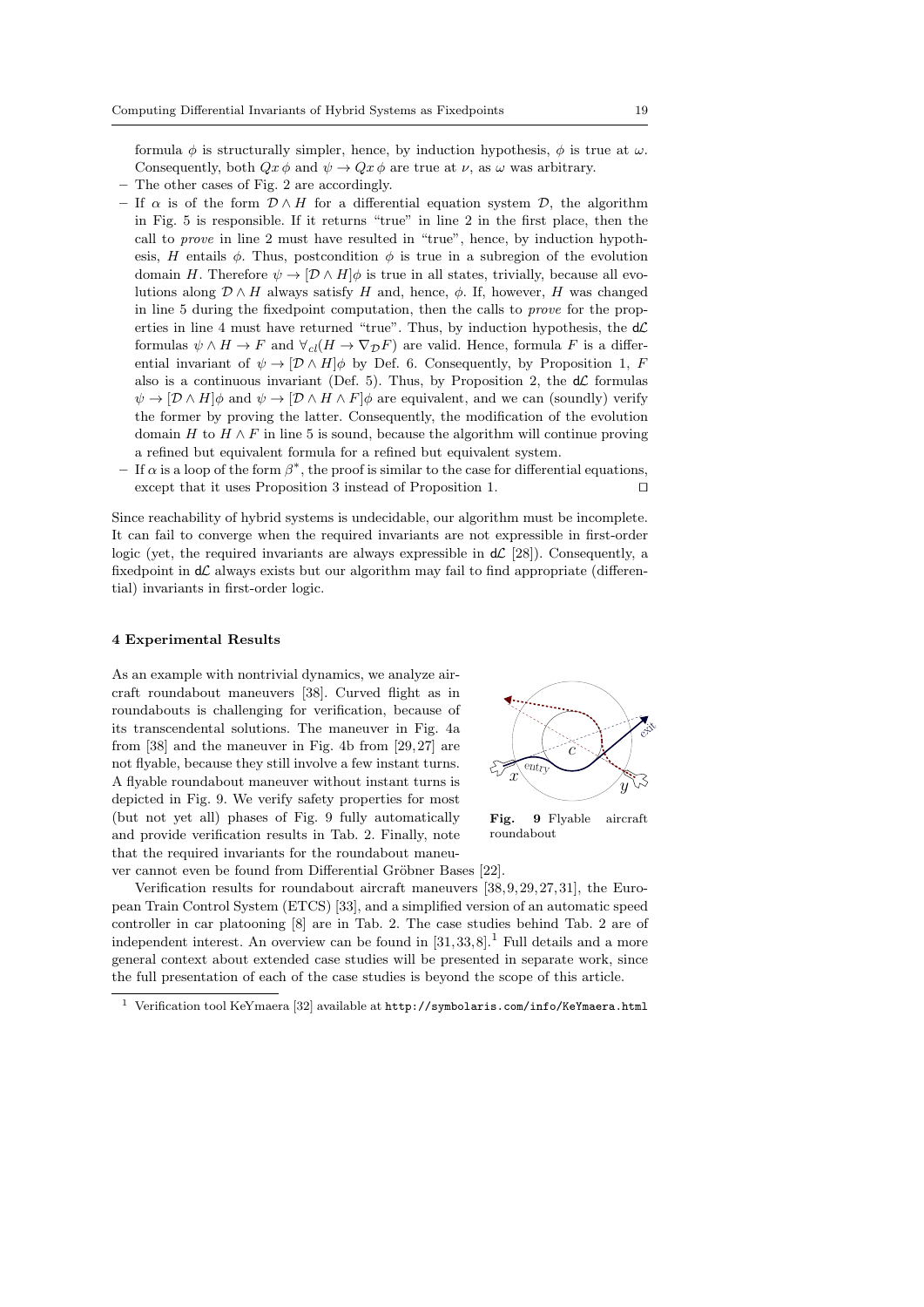| Case study                            | Time(s) | Memory(MB) | Proof steps | Dimension |
|---------------------------------------|---------|------------|-------------|-----------|
| tangential roundabout (2 aircraft)    | 14      |            | 117         | 13        |
| tangential roundabout (3 aircraft)    | 387     | 42         | 182         | 18        |
| tangential roundabout (4 aircraft)    | 730     | 39         | 234         | 23        |
| tangential roundabout (5 aircraft)    | 1964    | 88         | 317         | 28        |
| bounded speed roundabout entry        | 20      | 34         | 28          | 12        |
| flyable roundabout entry (simplified) |         | 10         | 98          |           |
| ETCS-kernel safety                    | 41      | 28         | 53          |           |
| ETCS safety                           | 183     | 87         | 169         | 15        |
| ETCS train controllability            |         |            | 17          | 5         |
| ETCS RBC controllability              |         |            | 45          | 16        |
| car speed control (simplified)        | 3632    | 480        | 98          |           |

#### Table 2 Experimental results

Results are from a 2.6GHz AMD Opteron<sup>TM</sup> 1218 with 4GB memory. Memory consumption of quantifier elimination is shown in Tab. 2, excluding the front-end. The results are only slightly worse on a 1.7GHz Pentium M laptop with 1GB. The dimension of the overall continuous state space is indicated. Notice that we handle all these variables symbolically leading to state spaces up to  $\mathbb{R}^{28}$ . The experimental results are encouraging, in particular as the memory consumption is fairly moderate. High memory consumption would limit scalability much more than time consumption. For instance, numerical techniques on a rather coarse numerical mesh with only 10 samples per variable would already need to consider reachability analysis from  $10^{28}$  initial states for this case. The results in Tab. 2 indicate that scalability of our approach is substantially less limited by the number of variables than in other approaches. Instead, the complexity of the constraints and dependencies among the variables have more impact. These dependencies, for instance, are more complex in the car controller than in 5 aircraft roundabouts. In parallel systems, there is usually a smaller fraction of dependencies among continuous variables. Multiple aircraft, e.g., are not coupled physically (see Fig. 6) but interact only by discrete dynamics originating from communication.

## 5 Related Work

Tools like HyTech [19], PHAVer [14], CheckMate [5], or other approaches [18,13, 26] cannot handle our applications with nonlinear switching, nonlinear discrete and continuous dynamics, and high-dimensional state spaces.

Other authors [34, 37,36, 35] already argued that invariant techniques scale to more general dynamics than explicit reach-set computations or techniques that require solutions for differential equations [13,26]. However, their techniques are focussed on purely equational systems and cannot handle hybrid systems with inequalities in initial sets or switching surfaces [37,36]. Due to tolerances, inequalities occur in most real applications like aircraft maneuvers. Barrier certificates [34, 35] only work for single inequalities, but invariants of roundabout maneuvers require mixed equations and inequalities [27]. Prajna et al. [35] search for barrier certificates of a fixed degree by global optimization over the set of all proof attempts for the whole system at once, which is infeasible: Even with degree bound 2, it would already require solving a 5848dimensional optimization problem for ETCS [33] and a 10005-dimensional problem for roundabouts with 5 aircraft.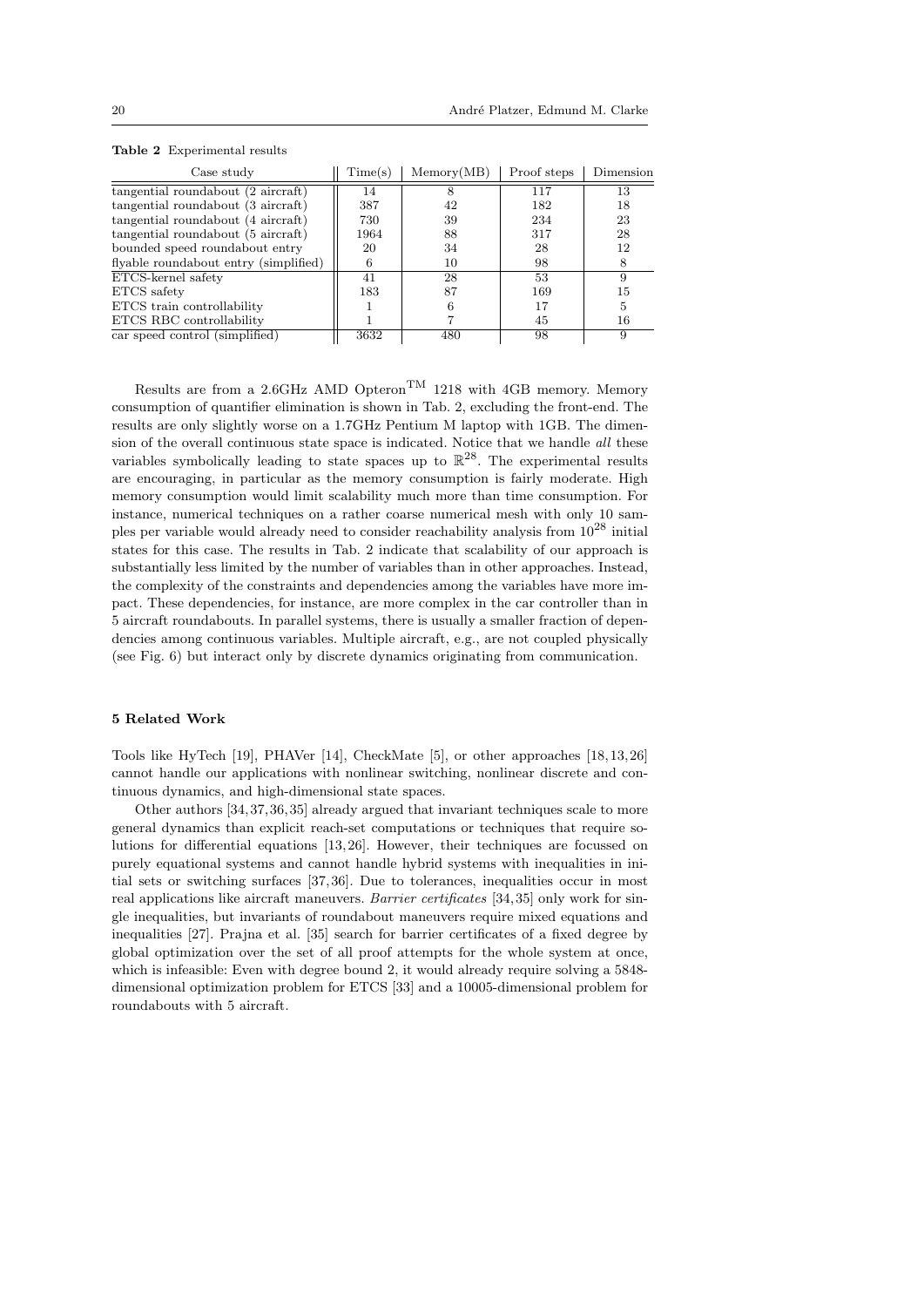Finally, important distinctions of our work compared to others [34, 37, 36, 35] are:  $(i)$  we allow arbitrary formulas as differential invariants, which provably improves verification power;  $(ii)$  we increase the verification power further by nesting differential invariants using differential saturation to refine the system dynamics; and *(iii)* our compositional verification logic allows local generation of differential invariants and natural local existential quantification of formal parameters for local verification subtasks.

Tomlin et al. [38] derive saddle solutions for aircraft maneuver games using Hamilton-Jacobi-Isaacs partial differential equations and propose roundabout maneuvers. Their exponential state space discretizations for PDEs, however, do not scale to larger dimensions (they consider dimension 3) and can be numerically unsound [29]. Differential invariants, instead, work for 28-dimensional systems and are sound.

Straight-line aircraft maneuvers have been analyzed by geometrical meta-level reasoning [12, 20]. We directly verify the actual hybrid flight dynamics, including curved roundabout maneuvers instead of straight-line maneuvers with non-flyable instant turns. A few approaches [23,9] have been undertaken to Model Check if there are orthogonal collisions in discretizations of roundabout maneuvers. However, the counterexamples (see Fig. 4c) found by our model checker show that non-orthogonal collisions can happen in these maneuvers.

## 6 Conclusions and Future Work

We have presented a *sound* algorithm for verifying hybrid systems with nontrivial dynamics. It handles differential equations using differential invariants instead of requiring solutions of the differential equations, because the latter quickly yield undecidable arithmetic. We compute differential invariants as fixedpoints using a verification logic for hybrid systems. In the logic we can decompose the system for computing local invariants and we obtain sound recombinations into global invariants. Moreover, we introduce a differential saturation procedure that verifies more complicated properties by refining the system dynamics successively in a sound way in our logic. We validate our algorithm on challenging roundabout collision avoidance maneuvers for aircraft, on collision avoidance protocols for trains, and on automatic speed controllers for cars. We give verification results with a sound algorithm for challenging dynamics of curved flight in up to 28 dimensional continuous state spaces.

Our algorithm works particularly good for highly parametric hybrid systems, because their parameter constraints can be combined faster to find invariants than for systems with a single initial state, where simulation is more appropriate. Our decompositional approach exploits locality in system designs. In well-designed systems, subsystems do not generally depend on all other parts of the system but are built according to modularity and locality principles in engineering. In these cases, our verification logic achieves good decompositions and the required invariants for one part of the system only need very little information about other parts of the systems, so that the fixedpoint algorithm terminates faster. Our algorithm performs worse for systems that violate locality principles.

Scalability, e.g., to applications from other domains like chemical process control or biomedical devices remains an interesting topic for future research. An independent question for future research, underlying virtually all hybrid systems verification approaches, is how to scale real arithmetic handling. Semidefinite programming relaxations [25] may be an interesting direction for future research. Differential induction and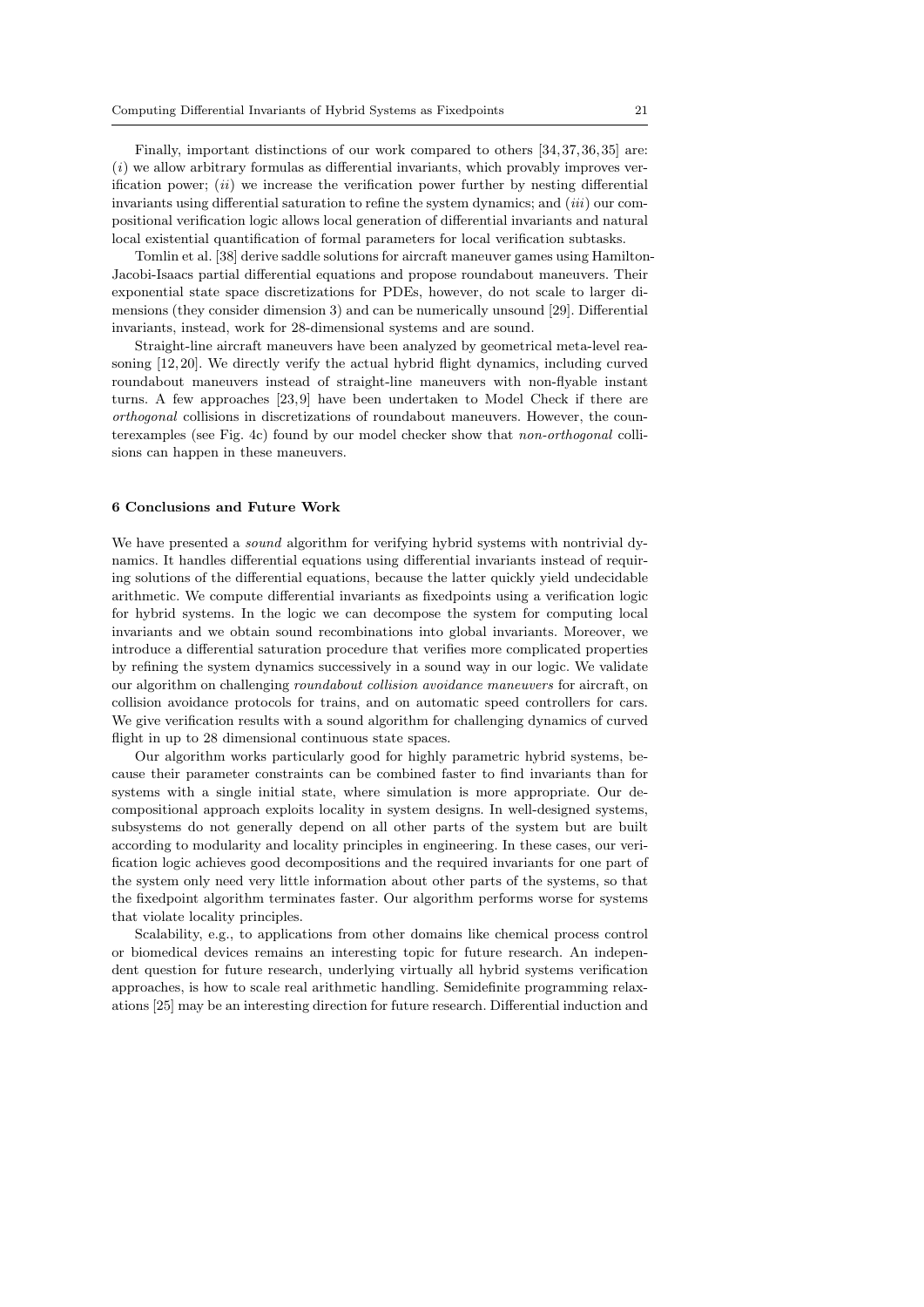the logic  $d\mathcal{L}$  generalise to liveness properties and to systems with disturbances. In future work, we want to generalize the synthesis of corresponding differential (in)variants. Other invariant constructions for differential equations, e.g., [36] can be added and lifted to hybrid systems using our uniform algorithm.

Acknowledgements We thank the reviewers for their careful and most helpful comments. The first author was partially supported by the German Research Council (DFG) under grant SFB/TR 14 AVACS. The second author was partially supported by the National Science Foundation (NSF) under grants no. CCR-0411152, CCF-0429120, CCF-0541245, by General Motors and the Carnegie Mellon University-General Motors Collaborative Research Laboratory under grant no. GM9100096UMA, by the Semiconductor Research Corporation (SRC) under contracts no. 2008TJ1860, by the Gigascale Systems Research Center (GSRC) under grant no. SA423679952, by the International Collaboration for Advanced Security Technology of the National Science Council, Taiwan, under grant no. 1010717, and by the Air Force (University of Vanderbilt) under contract no. 18727S3. The views and conclusions contained in this document are those of the authors and should not be interpreted as representing the official policies, either expressed or implied, of any sponsoring institution or government.

#### References

- 1. Alur, R., Pappas, G.J. (eds.): Hybrid Systems: Computation and Control, 7th International Workshop, HSCC 2004, Philadelphia, PA, USA, March 25-27, 2004, Proceedings, LNCS, vol. 2993. Springer (2004)
- 2. Anai, H., Weispfenning, V.: Reach set computations using real quantifier elimination. In: M.D.D. Benedetto, A.L. Sangiovanni-Vincentelli (eds.) HSCC, LNCS, vol. 2034, pp. 63–76. Springer (2001). DOI 10.1007/3-540-45351-2 9
- 3. Asarin, E., Dang, T., Girard, A.: Reachability analysis of nonlinear systems using conservative approximation. In: O. Maler, A. Pnueli (eds.) HSCC, LNCS, vol. 2623, pp. 20–35. Springer (2003). DOI 10.1007/3-540-36580-X 5
- 4. Bemporad, A., Bicchi, A., Buttazzo, G. (eds.): Hybrid Systems: Computation and Control, 10th International Conference, HSCC 2007, Pisa, Italy, Proceedings, LNCS, vol. 4416. Springer (2007)
- 5. Chutinan, A., Krogh, B.H.: Computational techniques for hybrid system verification. IEEE T. Automat. Contr. 48(1), 64–75 (2003). DOI 10.1109/TAC.2002.806655
- 6. Clarke, E.M.: Program invariants as fixedpoints. Computing 21(4), 273–294 (1979). DOI 10.1007/BF02248730
- 7. Collins, G.E., Hong, H.: Partial cylindrical algebraic decomposition for quantifier elimination. J. Symb. Comput. 12(3), 299–328 (1991). DOI 10.1016/S0747-7171(08)80152-6
- 8. Damm, W., Hungar, H., Olderog, E.R.: Verification of cooperating traffic agents. International Journal of Control 79(5), 395–421 (2006)
- 9. Damm, W., Pinto, G., Ratschan, S.: Guaranteed termination in the verification of LTL properties of non-linear robust discrete time hybrid systems. In: D. Peled, Y.K. Tsay (eds.) ATVA, LNCS, vol. 3707, pp. 99–113. Springer (2005). DOI 10.1007/11562948 10
- 10. Davoren, J.M., Nerode, A.: Logics for hybrid systems. IEEE 88(7), 985–1010 (2000). DOI 10.1109/5.871305
- 11. Donz´e, A., Maler, O.: Systematic simulation using sensitivity analysis. In: Bemporad et al. [4], pp. 174–189. DOI 10.1007/978-3-540-71493-4 16
- 12. Dowek, G., Muñoz, C., Carreño, V.A.: Provably safe coordinated strategy for distributed conflict resolution. In: Proceedings of the AIAA Guidance Navigation, and Control Conference and Exhibit 2005, AIAA-2005-6047 (2005)
- 13. Fränzle, M.: Analysis of hybrid systems: An ounce of realism can save an infinity of states. In: J. Flum, M. Rodríguez-Artalejo (eds.) CSL, LNCS, vol. 1683, pp. 126-140. Springer (1999)
- 14. Frehse, G.: PHAVer: Algorithmic verification of hybrid systems past HyTech. In: Morari and Thiele [24], pp. 258–273. DOI 10.1007/b106766
- 15. Gulwani, S., Tiwari, A.: Constraint-based approach for analysis of hybrid systems. In: Gupta and Malik [16], pp. 190–203. DOI 10.1007/978-3-540-70545-1